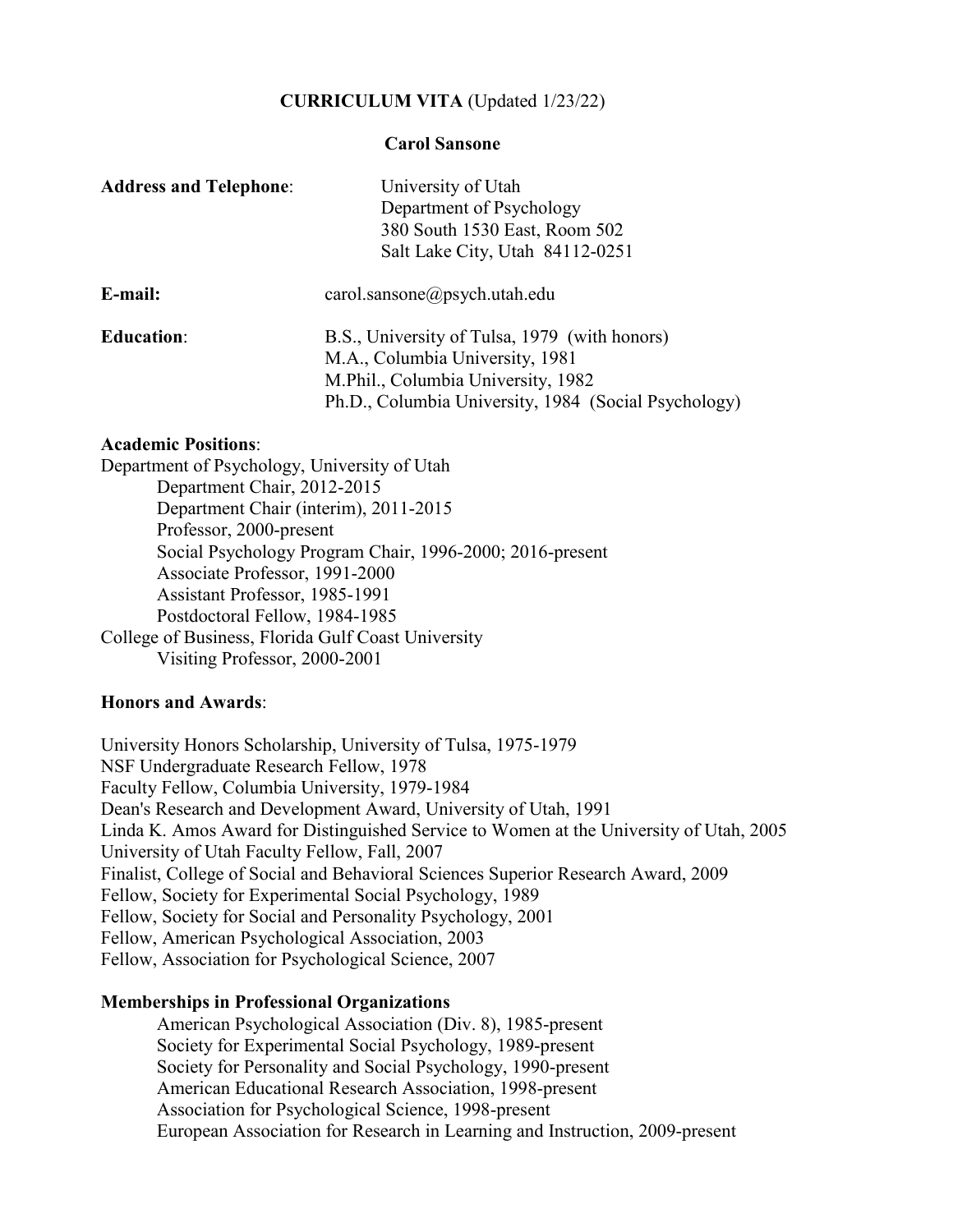Society for the Study of Motivation, 2009-present

### **Awarded Grants**

1985-present NIH Biomedical Grant (\$5300) Title: **Intrinsic involvement and task-extrinsic variables as determinants of intrinsic motivation: Implications for motivation in health settings**. (Role: PI)

Summer,1986 Dean's Summer Research Stipend Award (\$4000) Title: **Intrinsic involvement and task-extrinsic variables as determinants of intrinsic interest**. (Role: PI)

- 1988-1990 University of Utah Research Committee Faculty Grant (\$4360) Title: **The influence of performance contingent rewards on intrinsic motivation**. (Role: PI)
- 1988-1989 Spencer Foundation (Small Grants Program) (\$7500) Title: **A contextual approach to the process of intrinsic motivation**. (Role: PI)
- 1989-1993 National Institute of Child Development and National Institute on Aging (\$252,066) Title: **Context and the planning process across the life span**. (Role: PI; Cynthia Berg, co-PI)
- 2008-2013 National Science Foundation (DRL-0735264) (\$499,370) Title: **Increasing Student Motivation Without Compromising Student Performance in Online Classes** (Role: PI; Joseph L. Zachary and William B. Thompson, co-PIs)

### **Submitted External Grants**

10/2008 National Institutes of Health

Title: **Institutional and Individual Factors Associated with Successful Women Scientists** (Role: co-director of aim 3 "*Individual-level factors affecting women and men's success in academic science careers*"; Carrie Byington, Susan Olson, and Nick Wollinger, PIs) [unfunded]

01/2011 National Institutes of Health (R21AG040978-01) [UNFUNDED] Title: **Self-Regulatory Failures: Combining Multiple Perspectives** (Role: PI; Jonathan Butner and Bert Uchino, co-PIs)

May, 2015 Spencer Foundation

Title: **Partnering University Online Initiatives and Research on Self-Regulation to Create Optimal Learning and Motivation (**Total proposed project funding: \$400,000)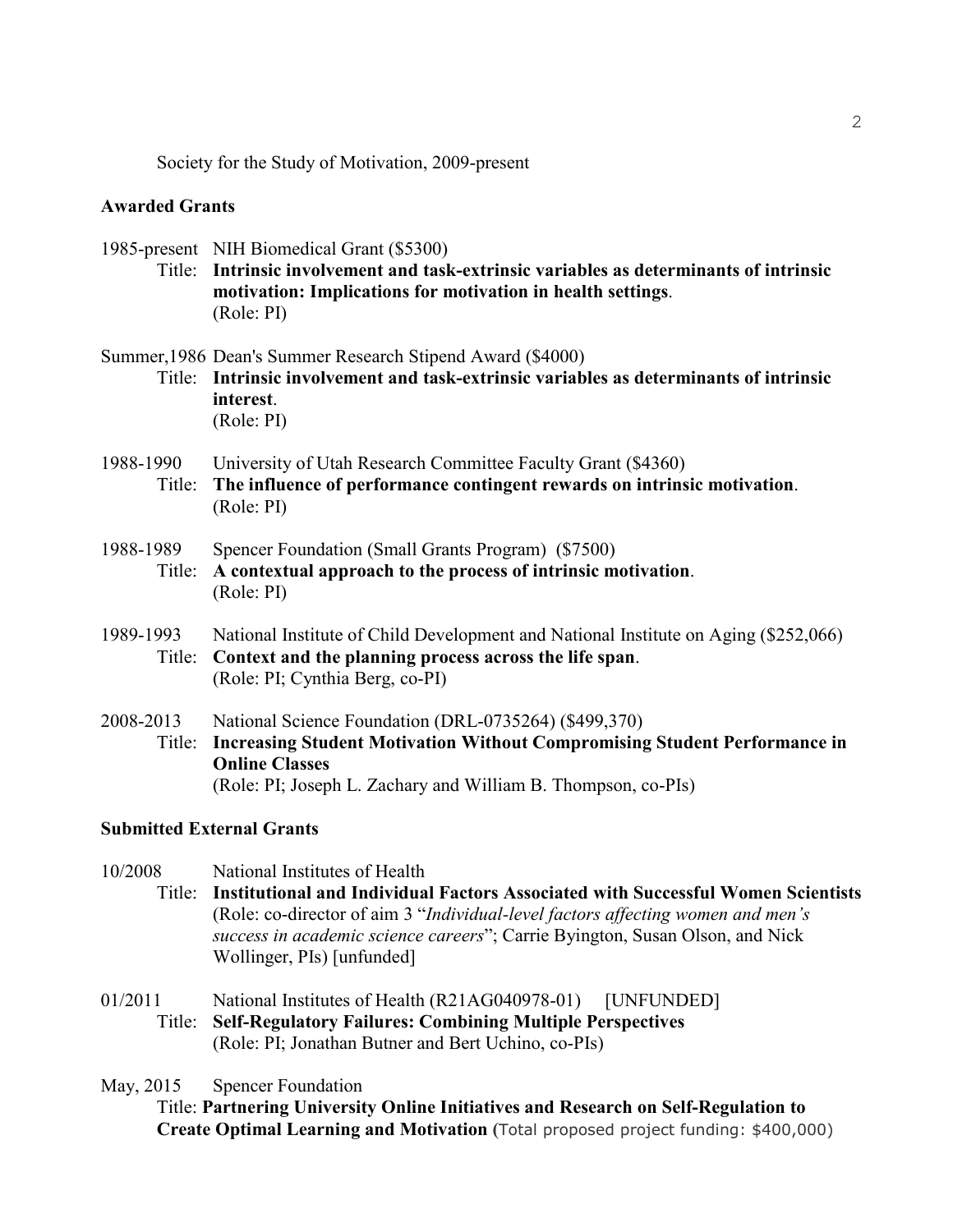|                      | (Role: PI; Jonathan Butner, Joseph L. Zachary and Jon Thomas, co-PIs) [Unfunded]                                                                                                                                                                                                                                                                   |
|----------------------|----------------------------------------------------------------------------------------------------------------------------------------------------------------------------------------------------------------------------------------------------------------------------------------------------------------------------------------------------|
| Dec., 2015<br>Title: | National Science Foundation<br>Designing a Computing Curriculum (Total proposed project funding: \$1,999,987)<br>(Role: Key Personnel for Project Team; PI, Ross Whitaker; co-PIs, Erik Brunvand and<br>David Johnson) [Unfunded]                                                                                                                  |
| Sept., 2017          | National Science Foundation<br>Title: Organizational change to optimize women's leadership in STEM at the<br>University of Utah (Total proposed project funding: \$999,861)<br>(Role: co-PI; PI, Diane Pataki; Brenda Bowen, Miriah Meyer, Ruth Watkins, co-PIs;<br>Jacqueline Chen, Anna Gannet Haller, Key Personnel) [Uufunded]                 |
| July, 2019           | <b>Spencer Foundation</b><br>Title: Clarifying Attributions to Address Undergraduates' Motivational<br>Struggles: Interest, Identity, Self-Regulation, and Performance (Total proposed<br>project funding: \$50,000)<br>(Role: PI; K. Ann Renninger and Dustin Thoman, co-PIs) [Unfunded]                                                          |
| Sept., 2020          | <b>AERA Education Research Service Project Initiative</b><br>Title: Online Evaluation Project 2020: Comparing Undergraduates'<br>Motivational Challenges Across Fully Online, Video-conferencing and Hybrid<br>Implementations of Online Learning during the Covid19 Pandemic (Total<br>proposed project funding: \$5000)<br>(Role: PI) [Unfunded] |
| June 2021            | <b>Spencer Foundation</b><br>Title: "Getting back to normal": Tracking the potential longer-term impact of the<br>COVID-19 pandemic on college students' explanations for and responses to<br>motivation problems (Total proposed project funding: \$50,000)<br>(Role: PI; Dustin Thoman, co-PI) [Unfunded]                                        |
| Aug 2021             | <b>National Science Foundation</b><br>Title: EPIC Interest in Science: Enhancing Student STEM Interest and<br>Motivation through Research on Digitized Museum Collections (Total proposed<br>project funding: \$1,498,997)<br>(Role: co-PI; PI, Kirsten Butcher; Madlyn Larson, Monika Lohani, co-PIs.) [UNDER]<br><b>REVIEW]</b>                  |

# **Journal Editorships**

2004-2005 Associate Editor, Personality and Social Psychology Bulletin

# **Editorial Boards**

1992 - 1994 Personality and Social Psychology Bulletin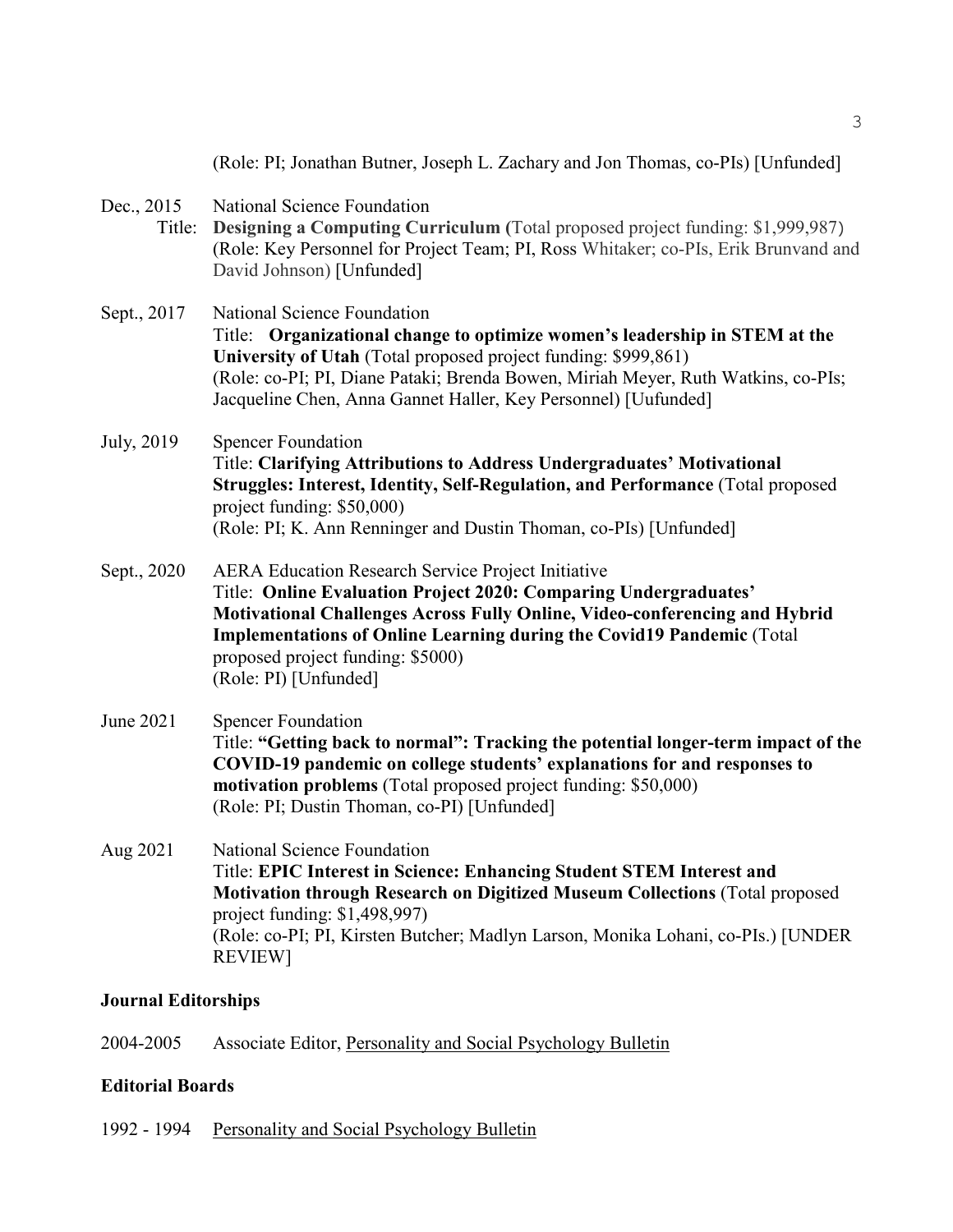|               | 1994 – 2002 Journal of Experimental Social Psychology                         |
|---------------|-------------------------------------------------------------------------------|
| $1994 - 2002$ | Basic and Applied Social Psychology                                           |
| $2001 - 2005$ | Journal of Personality and Social Psychology: Attitudes and Social Cognition  |
| 2006 - 2008   | Personality and Social Psychology Bulletin                                    |
| $2003 - 2008$ | <b>Motivation and Emotion</b>                                                 |
| $2006 - 2010$ | Learning and Instruction (journal of the European Association for Research in |
|               | Learning and Instruction (EARLI)                                              |

# **Grant Panels**

| 2000      | National Science Foundation, Information Technology Workforce Initiative   |
|-----------|----------------------------------------------------------------------------|
| 2009      | National Science Foundation, Research on Gender in Science and Engineering |
| Program   |                                                                            |
| 2009-2010 | National Science Foundation, Social Psychology Advisory Panel              |
| 2010      | National Science Foundation, Faculty Early Career program (CAREER)         |
| 2015      | National Science Foundation, I-Test panel                                  |
| 2020      | National Science Foundation, DRL panel                                     |

# **Ad hoc reviewing**

Journals:

J*ournal of Personality and Social Psychology* (all 3 sections); *Personality and Social Psychology Bulletin; Journal of Experimental Social Psychology; Psychological Science; Personality and Social Psychology Review; Psychological Bulletin; Motivation and Emotion; Journal of Applied Social Psychology; Social Cognition; Journal of Research in Personality; International Journal for Behavioral Development; European Journal of Social Psychology; American Psychologist; Journal of Consulting and Clinical Psychology; Journal of Personality; Learning and Instruction; Journal of Applied Developmental Psychology; Learning and Individual Differences; Basic and Applied Social Psychology; American Educational Research Journal: Teaching, Learning, and Human Development* 

Grant agencies**:** National Science Foundation; Several international agencies

# **National Committees**

Society for Experimental Social Psychology Dissertation Award Committee, 2002 Program Committee, Society for the Study of Motivation annual meeting, 2010 Society for Personality and Social Psychology (SPSP) Task Force on Publication and Research Practices, 2013 Society for Personality and Social Psychology Publication Committee, 2013-2016 (**Chair**, 2015-2016)

# **Other professional experiences:**

Fellow, NSF-Sponsored Advanced Training Institute in Social Psychology (ATISP) on Web Based Research, California State University, Fullerton, 2001.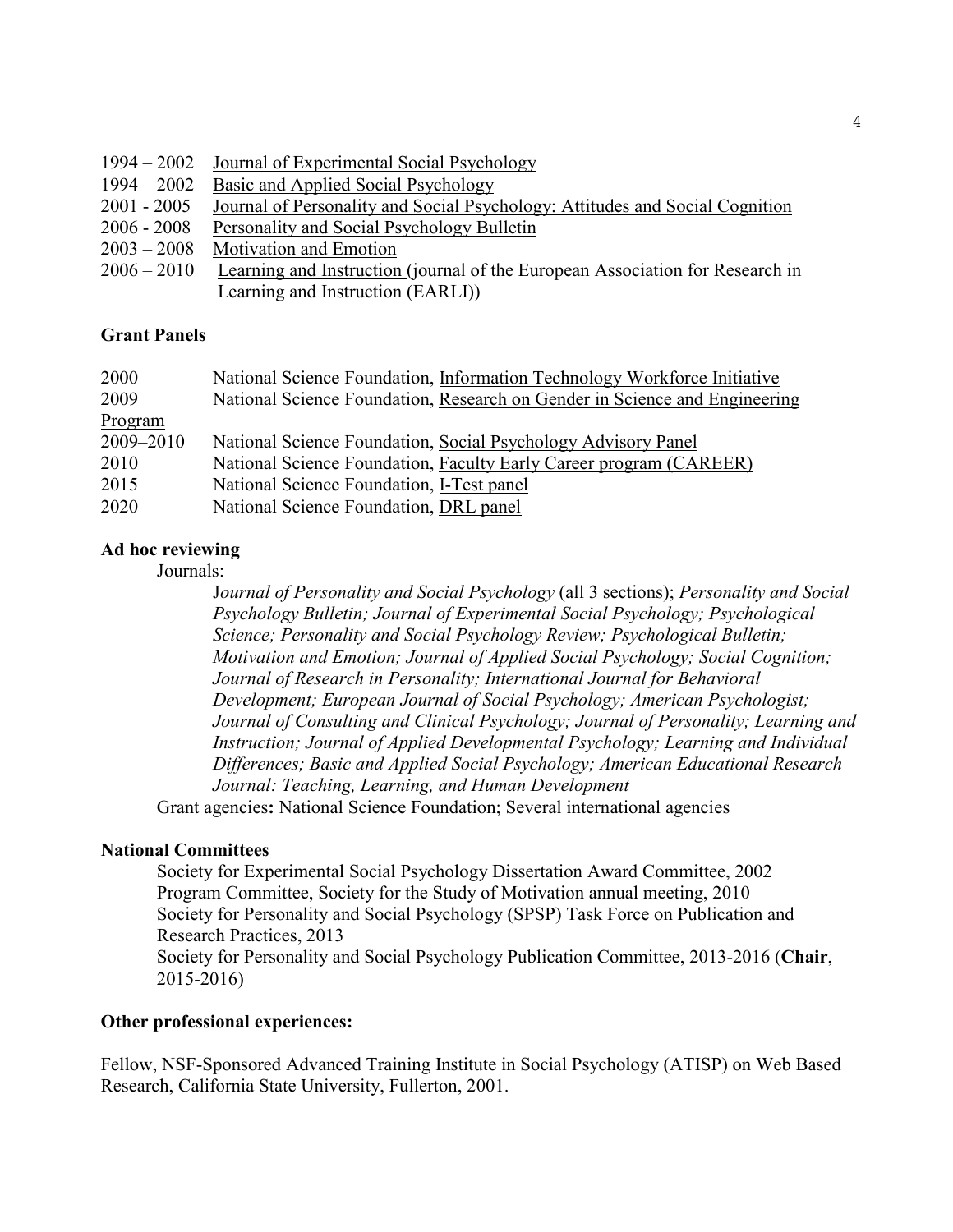Invited participant, Children's Curiosity & Intrinsic Motivation working session, sponsored by NSF Science of Learning Center catalyst grant awarded to Ruth Small, Syracuse University, 2004.

Invited to be part of research team for "Engaged Learning in Online Communities", an NSF Science of Learning Center catalyst grant awarded to Swarthmore College, August, 2005.

Invited participant in the "Motivation in Context" workshop, sponsored by the University of Zurich and taking place in Monte Verita, Switzerland, March, 2007.

Invited participant, 11<sup>th</sup> Annual Sydney Symposium of Social Psychology on "The Psychology of Self-Regulation," sponsored by the University of New South Wales, Sydney, Australia, March, 2008.

Invited participant, AERA Conference on "Interest, the Self, and K-16 Mathematics and Science Learning", Swarthmore College, May, 2012.

### **Edited works:**

#### **1. Books:**

Sansone, C., & Harackiewicz, J.M (Eds.). (2000). *Intrinsic and Extrinsic Motivation: The Search for Optimal Motivation and Performance*. San Diego, CA: Academic Press.

Sansone, C., Morf, C.C., & Panter, A.T. (Eds.) (2004). *The Sage Handbook of Methods in Social Psychology.* Thousand Oaks, CA: Sage.

#### **2. Special Issues of Journals**

:

Sansone, C. (Ed.). (1999). "Intrinsic motivation, performance, and creativity: New perspectives on old questions." *Journal of Experimental Social Psychology.*

### **Published articles, chapters and peer-reviewed comments**: [*STUDENTS' NAMES IN BOLD*]

Jones, W. H., Sansone, C., and Helm, B. (1983). Loneliness and interpersonal judgments. *Personality and Social Psychology Bulletin, 9*, 437-441.

Harackiewicz, J. M., Manderlink, G., & Sansone, C. (1984). Rewarding pinball wizardry: The effects of evaluation and cue value on intrinsic interest. *Journal of Personality and Social Psychology, 47*, 287-300.

Harackiewicz, J. M., Sansone, C., & Manderlink, G. (1985). Competence, achievement orientation, and intrinsic motivation: A process analysis. *Journal of Personality and Social Psychology, 48,* 493-508.

Sansone, C. (1986). A question of competence: The effects of competence and task feedback on intrinsic interest. *Journal of Personality and Social Psychology, 51*, 918-931.

Harackiewicz, J. M., Sansone, C., Blair, L. W., Epstein, J.A., & Manderlink, G. (1987). Attributional processes in behavior change and maintenance: Smoking cessation and continued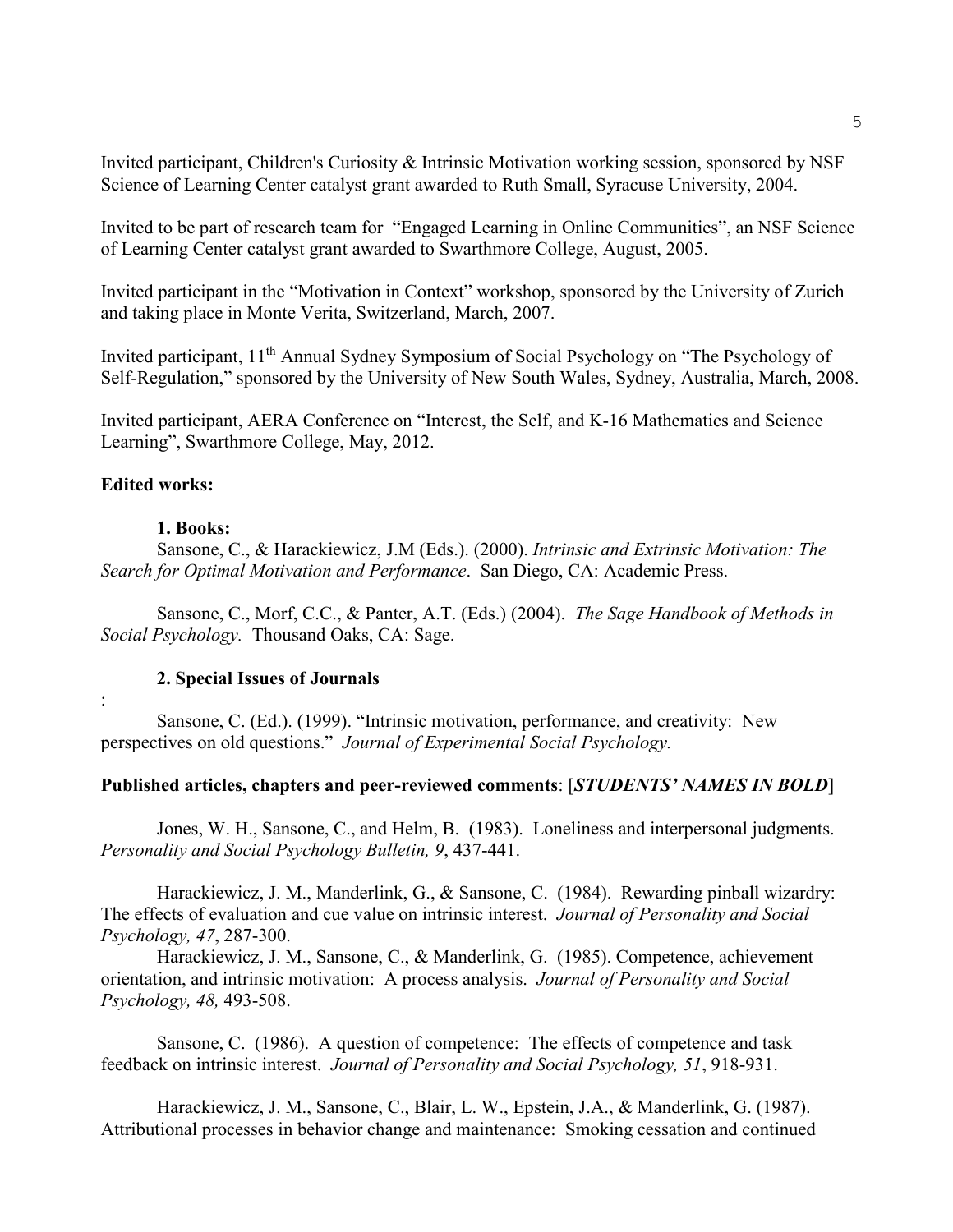abstinence. *Journal of Consulting and Clinical Psychology, 55*, 372-378.

Harackiewicz, J. M., Blair, L. W., Sansone, C., Epstein, J.A., & Stuchell, R.N. (1988). Nicotine gum and self-help manuals in smoking cessation: An evaluation in a medical context. *Addictive Behaviors, 13*, 319-330.

Rhodewalt, F., Strube, M. J., Hill, C. A., & Sansone, C. (1988). Strategic self-attribution and Type behavior. *Journal of Research in Personality, 22*, 60-74.

Sansone, C. (1989). Competence feedback, task feedback, and intrinsic interest: An examination of process and context. *Journal of Experimental Social Psychology, 25*, 343-361.

Sansone, C., **Sachau, D. A.**, & **Weir, C**. (1989). Effects of instruction on intrinsic interest: The importance of context. *Journal of Personality and Social Psychology, 57*, 819-829.

Harackiewicz, J. M., & Sansone, C. (1991). Goals and intrinsic motivation: You can get there from here. In P. R. Pintrich & M. L. Maehr (Eds.), *Advances in Motivation and Achievement (vol. 7): Goals and self-regulatory processes* (pp. 21-49). Greenwich, CT: JAI Press.

Rhodewalt, F., Sansone, C., Hill, C. A., Chemers, M. M., &Wysocki, J. (1991). Stress and distress as a function of Jenkins Activity Survey-defined Type A behavior and control over the work environment. *Basic and Applied Social Psychology, 12*, 211-226.

Sanbonmatsu, D. M., Kardes, F. R., & Sansone, C. (1991). Remembering less and inferring more: Effects of time of judgment on inferences about unknown attributes. *Journal of Personality and Social Psychology, 61*, 546-554.

Harackiewicz, J. M., Manderlink, G., & Sansone, C. (1992). Competence processes and achievement motivation: Implications for intrinsic motivation. In A. K. Boggiano & T. S. Pittman (Eds.), *Achievement and motivation: A social developmental perspective.* Cambridge Press.

Sansone, C., & **Morgan, C.** (1992). Intrinsic motivation and education: Competence in context. *Motivation and Emotion, 16*, 249-270. [Invited for special issue on intrinsic motivation]

Sansone, C. **Weir, C., Harpster, L., & Morgan, C**. (1992). Once a boring task always a boring task?: Interest as a self-regulatory mechanism. *Journal of Personality and Social Psychology, 63*, 379-390.

Sansone, C., & Berg, C. A. (1993). Adapting to the environment across the life span: Different process or different inputs? *International Journal of Behavioral Development, 16,* 379-390.

Sansone, C., & Harackiewicz, J.M. (1996). I don't feel like it: The function of interest in self-regulation. In L. Martin & A. Tesser (eds.), *Striving and feeling: The interaction of goals and affect*. Hillsdale, NJ: Erlbaum.

**Strough, J.**, Berg, C., & Sansone, C. (1996). Goals for solving everyday problems across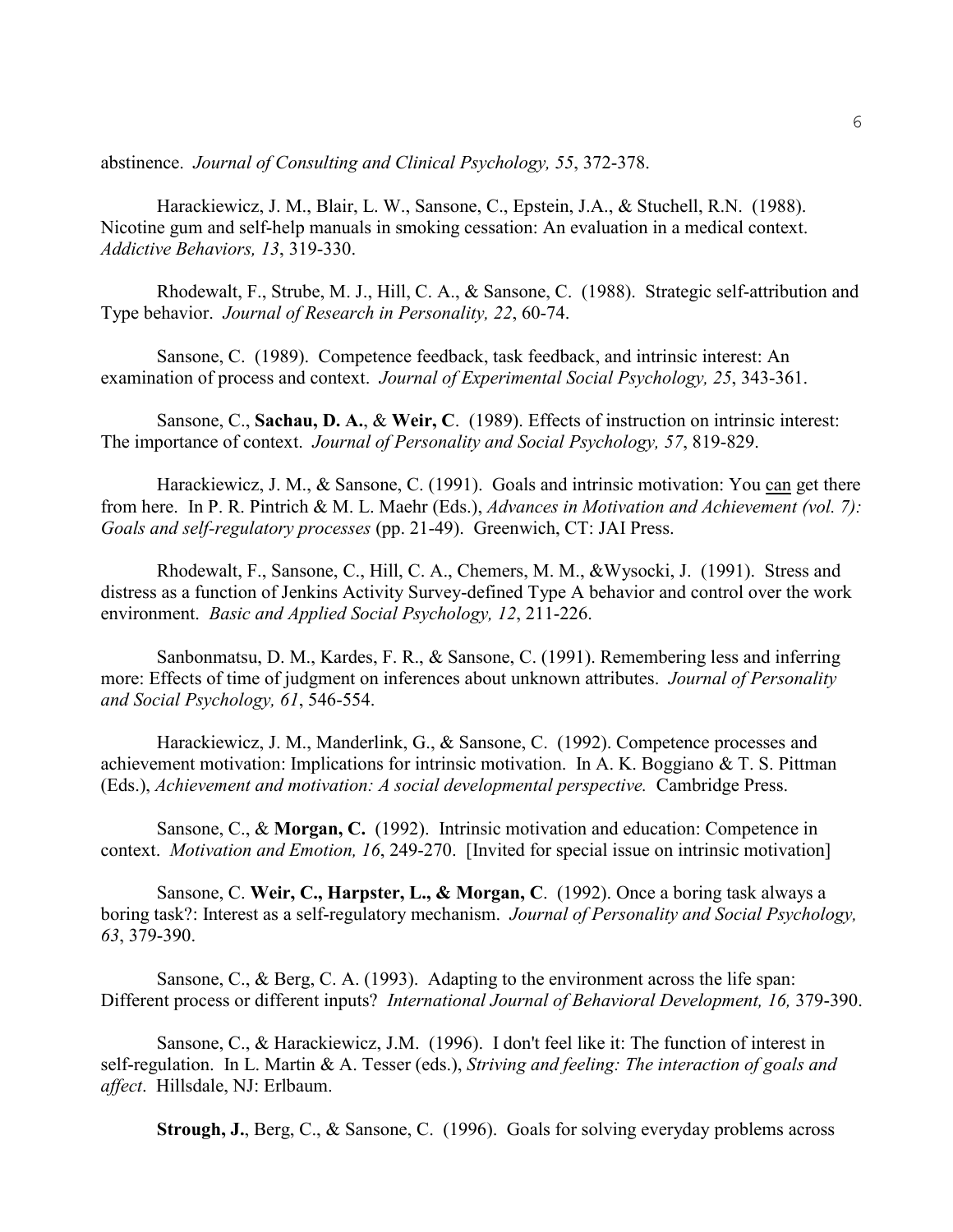the life span: Age and gender differences in the salience of interpersonal concerns. *Developmental Psychology, 32*, 1106-1115.

Berg, C.A., **Strough, J., Calderone, K., Meegan, S.P.**, & Sansone, C. (1997). Planning to prevent everyday problems from occurring. In S.L. Friedman & E.K. Scholnick (Eds.), *Why, how, and when do we plan? The developmental psychology of planning (pp. 209-236). Mahwah, NJ:* Erlbaum.

Berg, C.A., **Strough, J., Calderone, K.S.**, Sansone, C., & **Weir, C**. (1998). The role of problem definition in understanding age and context effects on strategies for solving everyday problems. *Psychology and Aging, 13*, 29-44.

Sansone, C., & Harackiewicz, J.M. (1998). "Reality" is complicated. *American Psychologist, 53*, 673-674.

Sansone, C., Wiebe, D.J., & **Morgan, C.L**. (1999). Self-regulating motivation: The moderating role of hardiness and conscientiousness. *Journal of Personality, 67*, 701-733.

**Isaac, J.D.**, Sansone, C., & **Smith, J.** (1999). Other people as a source of interest in an activity. *Journal of Experimental Social Psychology, 35,* 239-265.

Sansone, C. (1999). Introductory comments. *Journal of Experimental Social Psychology, 35*, 205-208.

Harackiewicz, J.M., & Sansone, C. (2000). Rewarding competence: The importance of goals in the study of intrinsic motivation. In C. Sansone and J.M. Harackiewicz (Eds.), *Intrinsic and Extrinsic Motivation: The Search for Optimal Motivation and Performance*. San Diego, CA: Academic Press.

Sansone, C., & Harackiewicz, J.M. (2000). Controversies and new directions: Is it déjà vu all over again? In C. Sansone and J.M. Harackiewicz (Eds.), *Intrinsic and Extrinsic Motivation: The Search for Optimal Motivation and Performance*. San Diego, CA: Academic Press.

Sansone, C., & Harackiewicz, J.M. (2000). Looking beyond rewards: The problem and promise of intrinsic motivation. In C. Sansone and J.M. Harackiewicz (Eds.), *Intrinsic and Extrinsic Motivation: The Search for Optimal Motivation and Performance*. San Diego, CA: Academic Press.

Sansone, C., & **Smith, J.** (2000). Interest and self-regulation: The relation between having to and wanting to. In C. Sansone and J.M. Harackiewicz (Eds.), *Intrinsic and Extrinsic Motivation: The Search for Optimal Motivation and Performance* (pp. 341-372)*.* San Diego, CA: Academic Press.

Sansone, C., & **Smith, J.L**. (2000). The "how" of goal pursuit: Interest and self-regulation. *Psychological Inquiry*, 306-309.

**Smith, J.L., Morgan, C.L**., & Sansone, C., (2001). Getting (inter) personal: The role of other people in the self-regulation of interest. In F. Columbus (Ed.), *Advances in Psychology*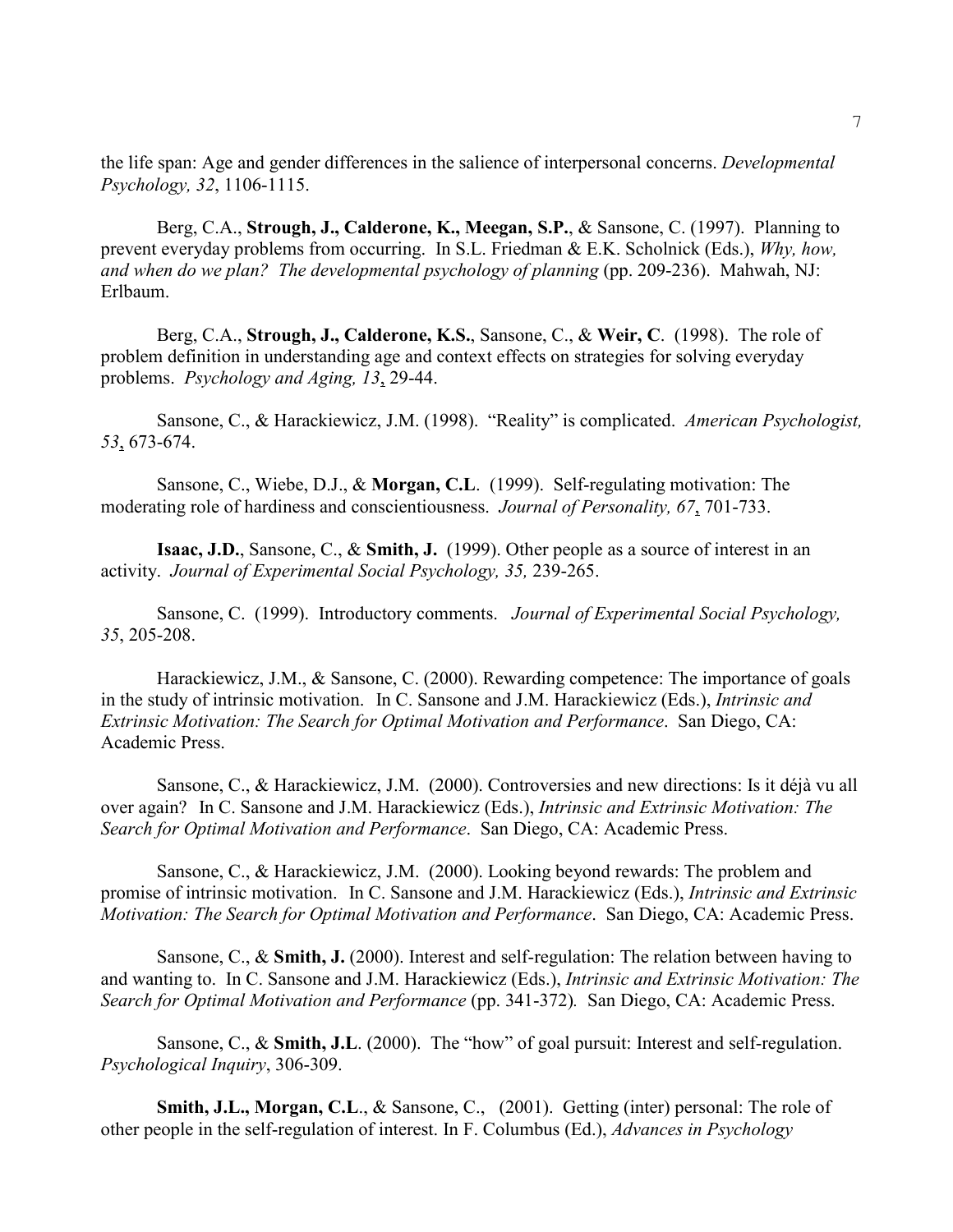*Research*. New York: Nova Science.

**Morgan, C.L., Isaac, J**., & Sansone, C. (2001). The role of interest in understanding the career choices of female and male college students. *Sex Roles*, *44*, 295-320.

Sansone, C., Rodriguez, W., Nakatani, K., Wynekoop, J., Boggs, R., & Fornaciari, C.J. (2002). Best practices for motivating students in e-courses. *AASA (American Association of School Administrators) Professor.* [Invited for special issue on online learning.], *25*, 36-42.

Renninger, K. A., Sansone, C., & **Smith, J. L**., (2004). Love of learning. In C. Peterson & M. E. P. Seligman (Eds.) *Character strengths and virtues: A classification and handbook*. New York: Oxford University Press.

Sansone, C., Morf, C. C., & Panter, A.T. (2004). The research process: Of big pictures, little details, and the social psychological road in between. In C. Sansone, C.C. Morf and A.T. Panter (Eds.), *The Sage Handbook of Methods in Social Psychology*. Thousand Oaks, CA: Sage.

Werner, C. M., **Byerly, S**., & Sansone, C. (2004). Changing intentions to use toxic household products through guided group discussion. In B. Martens & A. Keul (Eds.), Special Issue 18th IAPS Conference. Evaluating for Innovation: Social Design of Sustainable Places [Special Issue]. Revista psihologie aplicata, 6(3-4), (Journal of Applied Psychology), 147-156. Editura Universitatii de Vest: Vienne.

Sansone, C., & **Thoman, D.B**. (2005). Does what I feel affect what I learn?: Current answers and new questions. *Learning and Instruction* (special issue on "Feelings and Emotions in the Learning Process.")

Sansone, C., & **Thoman, D.B**. (2005). Interest as the missing motivator in self-regulation. *European Psychologist, 10,* 175-186.

Sansone, C., & **Thoman, D.B.** (2006). Maintaining activity engagement: Individual differences in the process of self-regulating motivation. *Journal of Personality, 74,* 1697-1720.

**Thoman, D.B**., Sansone, C., & Pasupathi, M. (2007). Talking about interest: Exploring the role of social interaction for regulating motivation and the interest experience. *Journal of Happiness Studies, 8,* 335-370. (special issue)

**Smith, J.L.**, Sansone, C., & White, P.H. (2007). The Stereotyped Task Engagement Process: The role of interest and achievement motivation. *Journal of Educational Psychology, 99,* 99-114.

Werner, C.M., Sansone, C., & Brown, B.B. (2008). Guided group discussion and attitude change: The roles of normative and informational influence. *Journal of Environmental Psychology, 28,* 27-41.

**Morgan, C.L**., & Sansone, C. (2009). Intrinsic motivation. *Encyclopedia of Counseling Psychology*. Sage.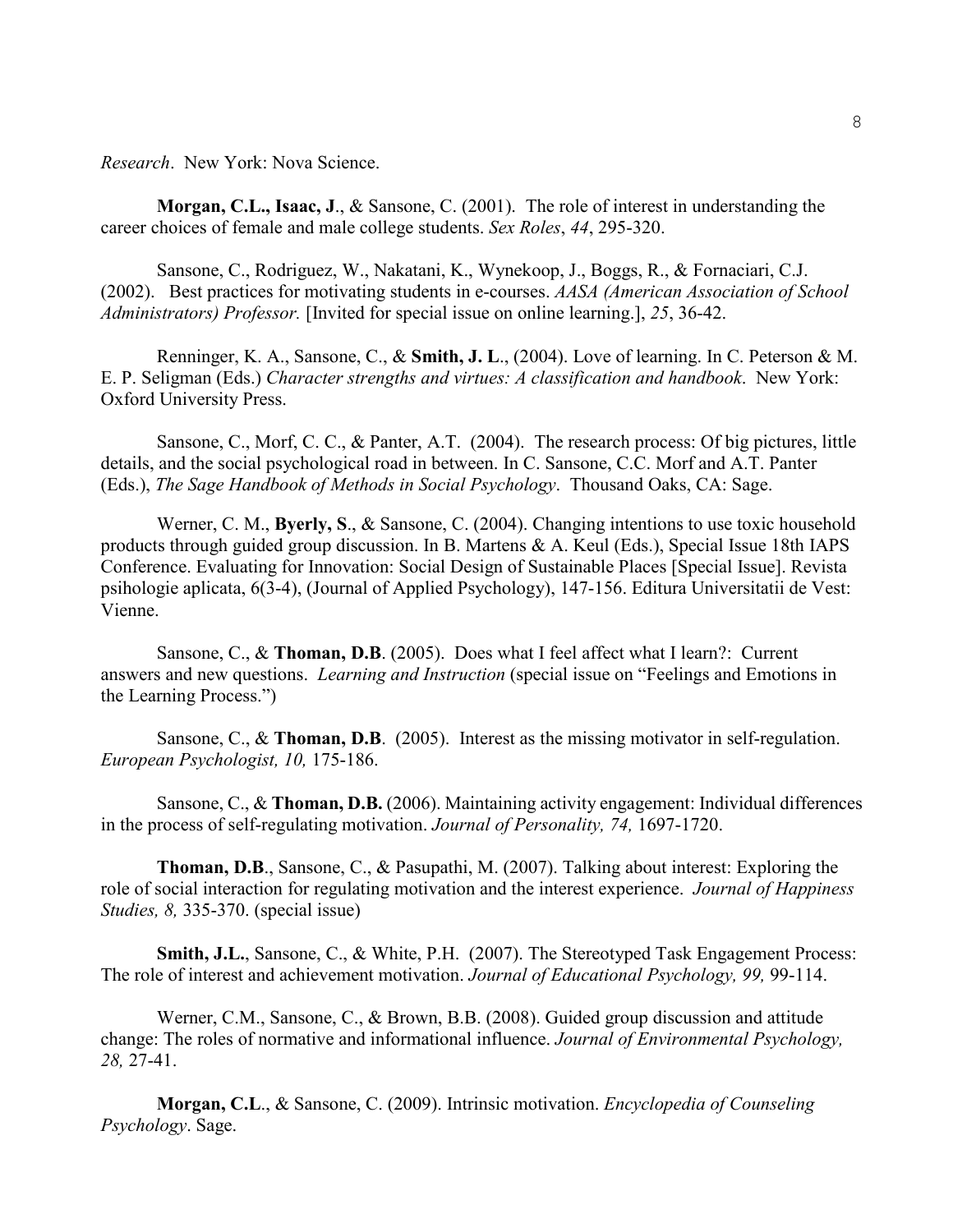Sansone, C. (2009). What's interest got to do with it?: Potential trade-offs in the selfregulation of motivation. In J. Forgas, R. Baumeister, and D. Tice (Eds.). *Psychology of selfregulation: Cognitive, affective, and motivational processes* (pp. 35-51). New York: Psychology Press.

Sansone, C., **Thoman, D.B., & Smith, J.L**. (2010). Interest and self-regulation: Understanding individual variability in choices, efforts and persistence over time. In R.Hoyle (Ed.) *Handbook of Personality and Self-Regulation* (pp. 191-217)*.* Wiley-Blackwell.

**Fraughton, T**., Sansone, C., Butner, J., Zachary, J. (2011). Interest and performance when learning online: Providing utility value information can be important for both novice and experienced students. *International Journal of Cyber Behavior, Psychology and Learning, 1(2)*, 1-15*.*

Sansone, C.; **Fraughton, T**.; Zachary, J.; Butner, J.; **Heiner, C**. (2011). Self-regulation of motivation when learning online: The importance of who, why and how. *Educational Technology Research and Development, 59 (2)*, 199-212. (special issue on Motivation and New Media)

Sansone, C., **Smith, J.L., Thoman, D., & MacNamara, A**. (2012). Regulating goals-defined and experience-defined motivation when learning online: Motivation and performance tradeoffs. *The Internet and Higher Education*, *15 (3)*, 141-149. (special issue on Emotion in Online Learning Environments)

**Thoman, D.**, Sansone, C., **Fraughton, T**., & Pasupathi, M. (2012). How students socially evaluate interest: Peer responsiveness influences evaluation and maintenance of interest. *Contemporary Educational Psychology, 37 (4),* 254-265.

Funder, D.C., Levine, J.M., Mackie, D.M., Morf, C.C., Sansone, C., Vazire, S., & West, S.G. (2014). Improving the dependability of research in personality and social psychology. *Personality and Social Psychology Review, 18 (1)*, 3-12. (doi: 10.1177/1088868313507536)

Sansone, C., **Thoman, D**., & **Fraughton, T**. (2015). The relation between interest and selfregulation in mathematics and science. In Renninger, K.A., Nieswandt, M., & Hidi, S. *Interest in K-16 Mathematics and Science Learning* (pp. 111-132). American Educational Research Association.

**Thoman, D. B**., & Sansone, C. (2016). Gender bias triggers diverging science interests between women and men: The role of activity interest appraisals*. Motivation and Emotion*, 1-14. DOI: [10.1007/s11031-016-9550-1](http://dx.doi.org/10.1007/s11031-016-9550-1)

Thoman, D.B., & Sansone, C., & **Geerling, D**. (2017). The dynamic nature of interest: Embedding interest within self-regulation. In P. A. O'Keefe & J. M. Harackiewicz (Eds.), *The Science of Interest: Exploring Its Functions, Forms, and Formation* (pp. 27-47). Springer. DOI: 10.1007/978-3-319-55509-6

Sansone, C., **Geerling, D.,** Thoman, D.B., & Smith, J.L. (2019). Self-regulation of motivation: A renewable resource for learning. In K. A. Renninger & S. Hidi (Eds.) *Cambridge*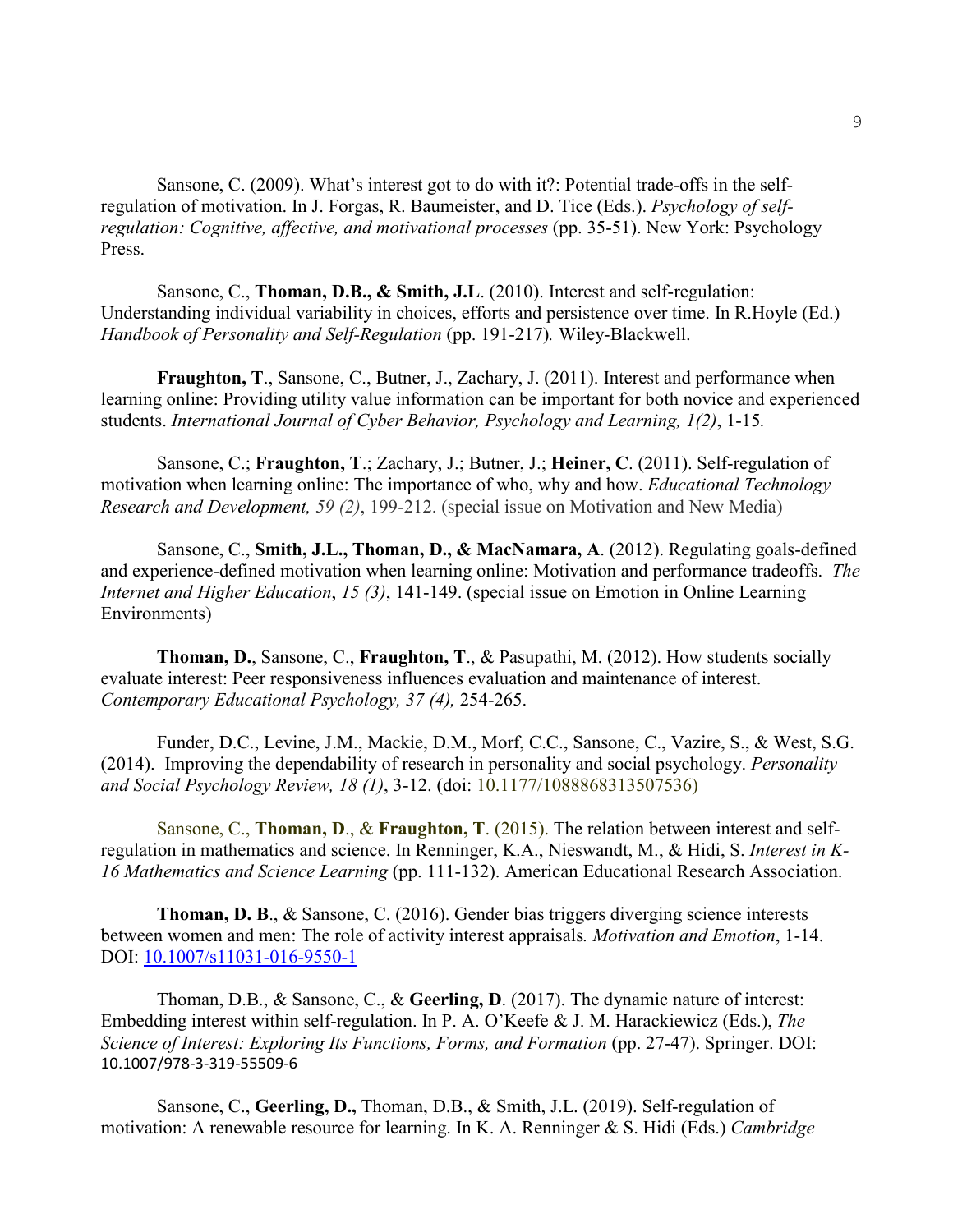*Handbook on Motivation and Learning* (pp. 87-110)*.* Cambridge University Press. https://psycnet.apa.org/doi/10.1017/9781316823279

**Geerling, D**., Butner, J., **Fraughton, T., Sinclair, S.**, Zachary, J., & Sansone, C. (2019). The dynamic association between interest and confusion: The potential for moderation by utility value and gender. *Journal of Experimental Education, 88(3), 407-430*. DOI: 10.1080/00220973.2018.1561403

Thoman, D.B., **Lee, G.A., Zambrano, J., Geerling, D.M**., Smith, J.L., & Sansone, C. (2019). Social influences of interest: Conceptualizing group differences in education through a selfregulation of motivation model. *Group Processes and Intergroup Relations, 22(3)*, 330-355. https://doi.org/10.1177%2F1368430219838337

Thoman, D.B., Sansone, C., **Robinson, J.** & Helm, J.L. (2020). Implicit theories of interest regulation. *Motivation Science, 6(4),* 321-334.<https://psycnet.apa.org/doi/10.1037/mot0000160>

Sansone, C., & **Tang, Y**. (2021). Intrinsic and extrinsic motivation and Self-Determination Theory. *Motivation Science, 7*(2), 113–114. [https://doi.org/10.1037/mot0000234](https://doi.apa.org/doi/10.1037/mot0000234)

### **Papers submitted or in preparation**:

**Tang, Y**. & Sansone, C. (under review). Weighing interest relative to performance in hiring decisions: Important but free.

**Norman, J., Geerling, D.**, Thoman, D.B., **Deroma, D**., & Sansone, C. (in preparation). Interpreting motivational roadblocks: Attributions to interest-value as a function of gender and domain

Sansone, C., **Fraughton, T.,** Butner, J., & Zachary, J & Thoman, D. (in preparation). Staying motivated: The role of exploratory engagement and interest.

### **Technical Reports:**

*Report on Volunteer Experiences and Motivations at the Utah Aids Foundation*. March, 1997. [Submitted to Utah Aids Foundation by Sansone, Reed, and 11 undergraduate students]

*Report on Volunteer Experiences and Motivations at Guadalupe Schools*. June, 1998. [Submitted to Guadalupe Schools by Sansone, Meegan, and 16 undergraduate students]

*Food Insecurity in the Salt Lake Valley: Food Stamp related attitudes and behaviors*. May, 2003. [Submitted to Crossroads Urban Center by Sansone, Thoman, and 8 undergraduates]

### **Invited talks**:

Competence, incompetence, and intrinsic motivation: The role of context. Presented at the annual Social Psychology Winter Conference, Park City, UT, January, 1989.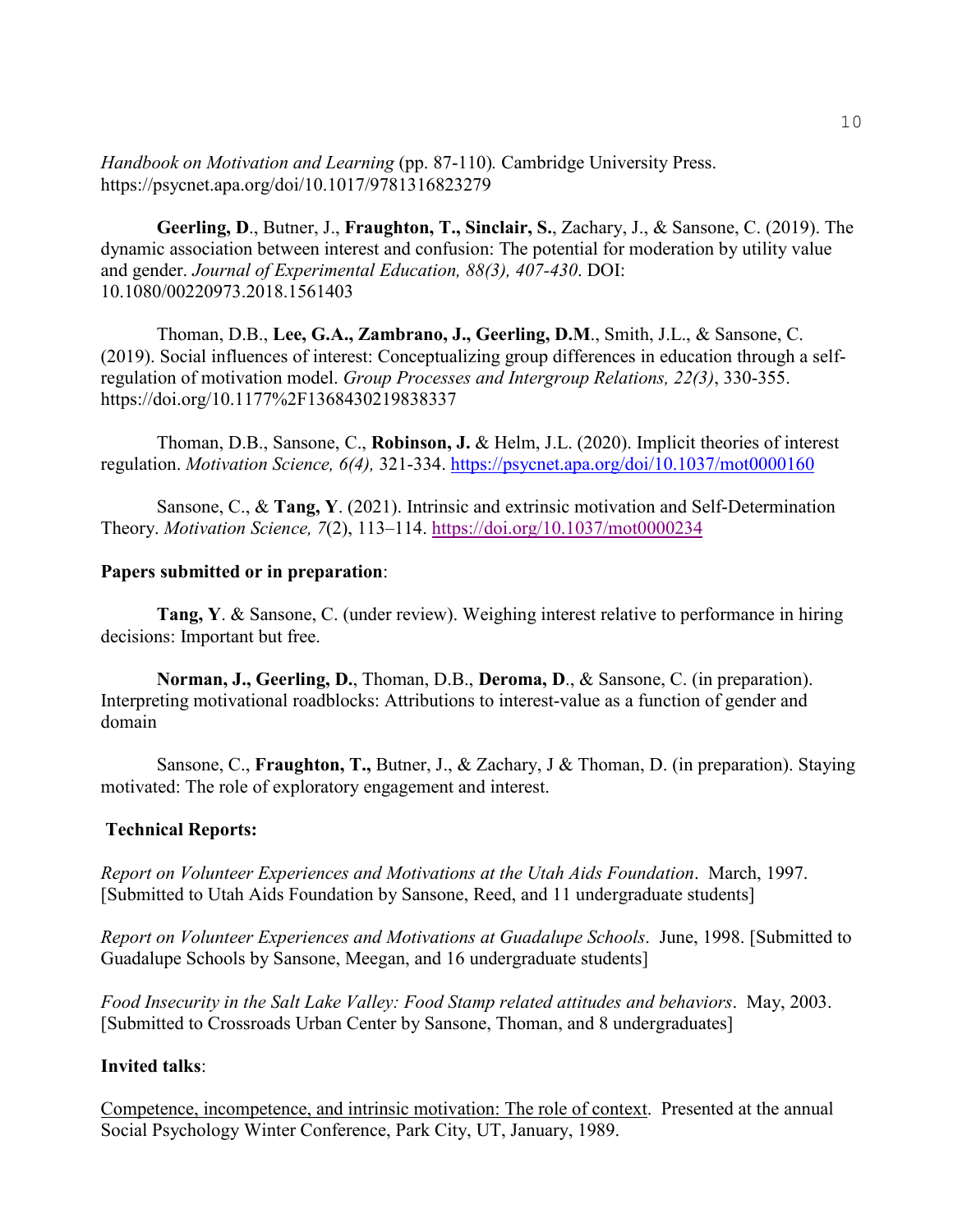What's in the eye of the beholder?: Developmental changes in how experiences are perceived. Presented to the Department of Psychology, University of Chicago, Chicago, IL, April 26, 1990.

Competence and intrinsic motivation. Presented to the Department of Recreation and Leisure, University of Utah, March, 1991.

Self-regulating interest. Presented to the Psychology Department, University of St. Thomas, St. Paul, Minnesota.

Once a boring task, always a boring task? Presented to the Developmental Area, Department of Psychology, University of Utah, February, 1992.

I don't feel like it: The function of interest in self-regulation. Presented to the Department of Psychology, University of Maryland, College Park, Maryland, Fall,1993.

I don't feel like it: The function of interest in self-regulation. Presented to the Social Psychology Area, University of Virginia, Charlottesville, Virginia, Spring, 1994.

I don't feel like it. Presented at the Goals and Affect Invited Conference, Athens, GA, January, 1994.

I don't feel like it. Presented at the annual Social Psychology Winter Conference, Park City, UT, January, 1994.

Invited Discussant, in M.Covington (chair), Sustainability of education interventions. Symposium presented at the American Educational Research Association meeting, New Orleans, April, 1994.

Self-regulating motivation. Presented to the Social Psychology Area, University of Wisconsin-Madison, February, 1997.

Chair (with Judith Harackiewicz), Invited Symposium, The effects of rewards on motivation and creativity: The debate continues. Meeting of the Society for Experimental Social Psychology, Toronto, Canada, 1997.

New wine in middle-aged bottles: Reward effects are complex [with J. Harackiewicz as first author]. In C. Sansone & J. Harackiewicz (chairs), The effects of rewards on motivation and creativity: The debate continues. Invited symposium presented at the Meeting of the Society for Experimental Social Psychology, Toronto, Canada, 1997.

Intrinsic motivation and education. In A. Krapp(Chair), What Do You Do with Students Who Do Not Have Intrinsic Motivation and/or Interest for School-Based Learning? Invited symposium presented at the Annual meeting of the American Educational Research Association, San Diego, CA, April, 1998.

Interest and self-regulation: The relation between having to and wanting to. [with J. Smith as coauthor]. In J. Harackiewicz & C. Sansone (chairs), Intrinsic and Extrinsic Motivation: Independent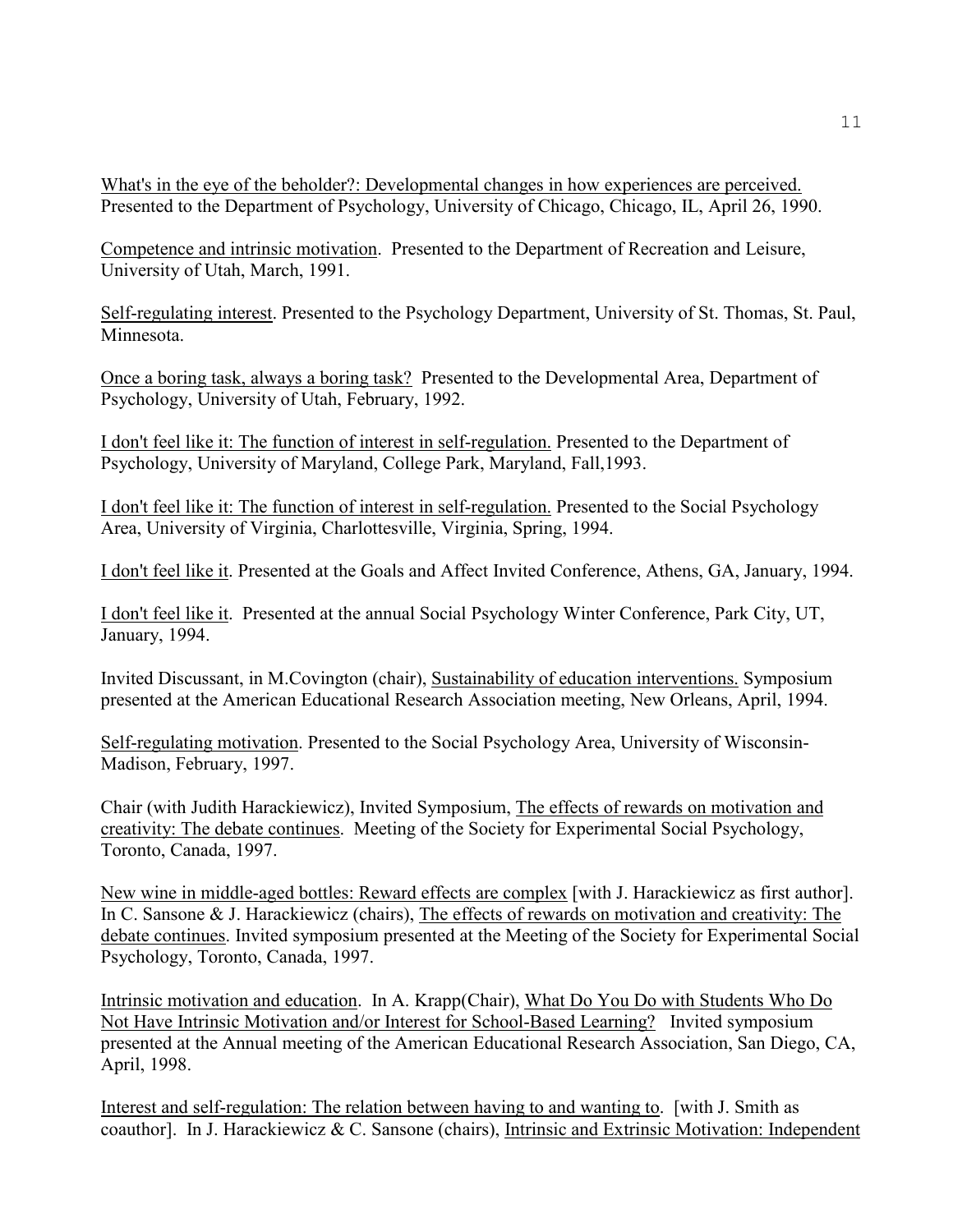or Interconnected? Invited symposium presented at the Meeting of the Society for Experimental Social Psychology, Atlanta, Georgia, 2000.

Invited Discussant, in R. Butler (chair), Motivation, Meaning and Evaluation: The Role of Feedback in Shaping Achievement Strivings, Learning and Continuing Motivation. Symposium presented at the American Educational Research Association meeting, Seattle, April, 2001.

"Science is boring but Pokemon™ is cool": The importance of interest in motivation. Invited for National Association of Gifted Children conference, Salt Lake City, UT, November, 2004.

Curiosity and sustained engagement. Conference on Digital Empowerment: Engaging Learning in the 21st Century, Syracuse, NY, April, 2005.

Interest and Self-Regulation in Context. Invited for the international workshop on Motivation in Context. Monte Verità, Ascona, Switzerland, March, 2007.

What's interest got to do with it?: Potential trade-offs in the self-regulation of motivation Invited for the 11<sup>th</sup> Sydney Symposium of Social Psychology on The Psychology of Self-Regulation, Sydney, Australia, March, 2008.

Studying self-regulated learning: Going online [With J. Zachary, T. Fraughton, J. Butner, C. Heiner & W. Thompson as co-authors]. Invited for J. Cromley (Chair), *Innovations in Researching STEM Teaching and Learning: Measures, Methods, and Data Analysis.* National Science Foundation REESE PI meeting, Washington, D.C., March, 2010.

Studying self-regulated motivation and learning: Going online. Educational Psychology Learning Sciences, University of Utah, November, 2010

What's Interest Got to Do With It? Maintaining Motivation in STEM. Presented as part of invited session on "Exploring the Development of Interest", 16<sup>th</sup> meeting of the National Academies of Science National Research Council Board on Science Education, December, 2011.

Undergraduates' Beliefs about Interest-Value as a Cause of Motivational Problems. Presentation for invited symposium on Meta-Motivation and Meta-Reasoning for the joint meeting of SIG 8 and SIG 16 of the International Conference on Motivation, Dresden, September, 2020. POSTPONED DUE TO COVID-19

### **Conference presentations**:

Sansone, C., Jones, W. H., & Helm, B. Interpersonal perceptions of loneliness. Presented at the 25th meeting of the Southwestern Psychological Association, San Antonio, TX, April 26-28, 1979.

Sansone, C., Manderlink, G., & Harackiewicz, J. M.Competence information and intrinsic motivation: A process approach. Presented at the 90th meeting of the American Psychological Association, Washington, D.C., August 23-27, 1982. (ERIC Document Reproduction Service No. ED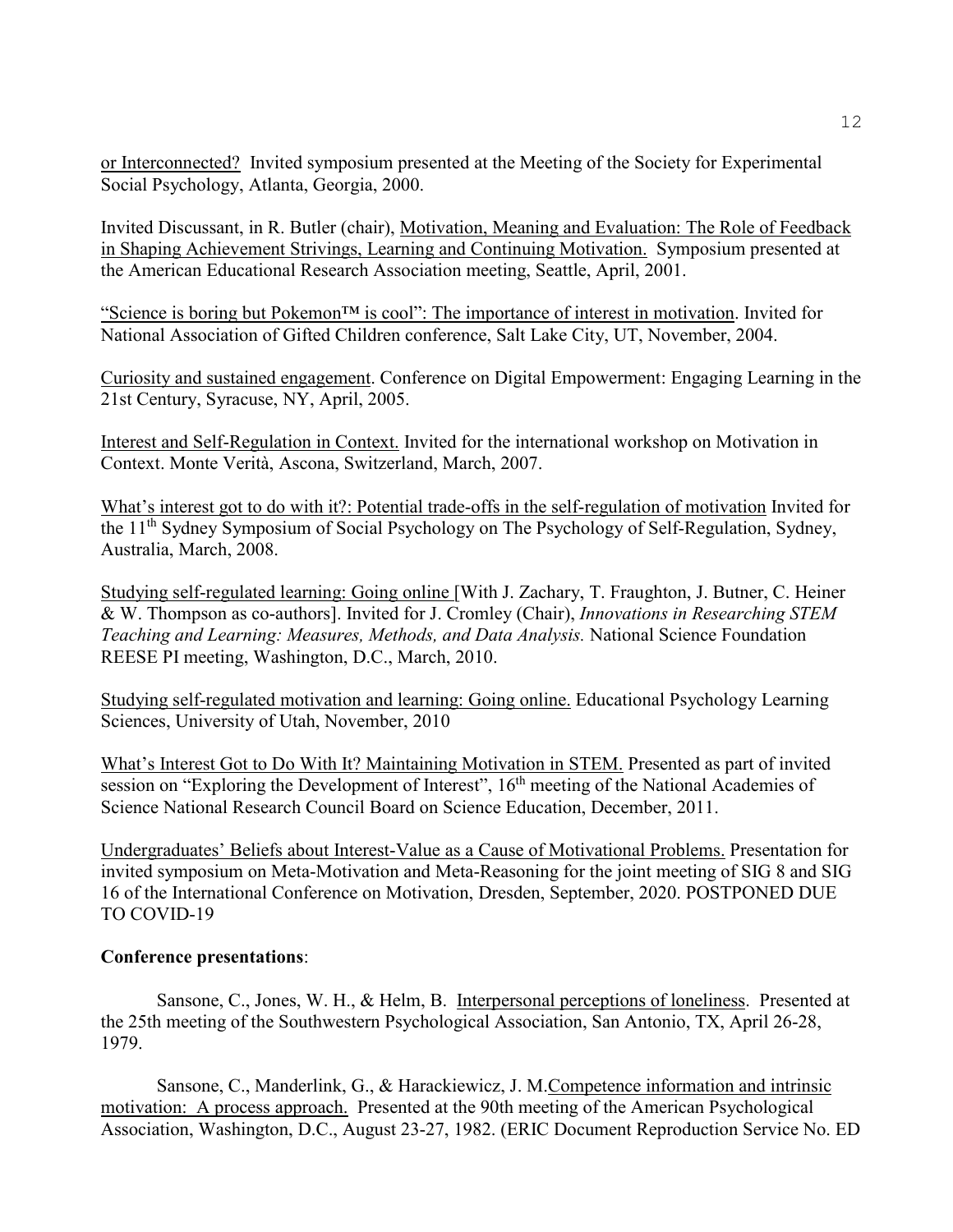#### 228 592)

Sansone, C., Manderlink, G., & Harackiewicz, J. M. The effects of evaluation and performance-contingent rewards on intrinsic interest. Presented at the 92nd meeting of the American Psychological Association, Toronto, Ontario, August 24-28, 1984.

Sansone, C. The relation between competence and intrinsic interest. Presented at the 93rd meeting of the American Psychological Association, Los Angeles, CA, August 23-27, 1985.

Rhodewalt, F., Wysocki, J., Sansone, C., Hill, C., & Chemers, M.M. Control in the work environment: Type A behavior and illness. Presented at the 93rd meeting of the American Psychological Association, Los Angeles, CA, August 23-27, 1985.

Epstein, J. A., Harackiewicz, J. M., Sansone, C., Blair, L. W., & Manderlink, G. Attributions for success and failure in smoking cessation. Presented at the 94th meeting of the American Psychological Association, Washington, D.C., August, 1986.(ERIC Document Reproduction Service No. ED 288 138)

Harackiewicz, J. M., Blair, L. W., Sansone, C., Epstein, J. A., & Stuchell, R. N. Nicotine gum and self-help manuals in smoking cessation. Presented at the 94th meeting of the American Psychological Association, Washington, D.C., August, 1986.

Sachau, D., McDonough, T., & Sansone, C. Predicting athletic motivation and training. Presented at the 95th meeting of the American Psychological Association, New York, NY, August, 1987.

Epstein, J. A., Blair, L. W., Harackiewicz, J. M., & Sansone, C. Attributions for long-term maintenance of smoking cessation or relapse. Presented at the 95th meeting of the American Psychological Association, New York, NY, August, 1987.(ERIC Document Reproduction Service No. ED 288 139)

Harackiewicz, J. M., & Sansone, C. Competence assessment and intrinsic motivation. Presented at the annual meeting of the Society for Experimental Social Psychology, Charlottesville, VA, October, 1987.

Blair, L. W., Epstein, J. A., Sansone, C., Stuchell, R. N., & Harackiewicz, J.M. Nicotine gum and self-help manuals in smoking cessation. Presented at the annual meeting of the American Thoracic Society, May, 1988.

Voisard, B., Weir, C., & Sansone, C. Contextual directions for intrinsic motivation models: A first step. Presented at the 97th meeting of the American Psychological Association, New Orleans, LA, August, 1989.

Sansone, C. Through the eyes of the beholder: Context and process in intrinsic motivation. In J. M. Harackiewicz (chair), New directions in intrinsic motivation. Symposium conducted at the annual meeting of the Society for Experimental Social Psychology, Santa Monica, CA, October,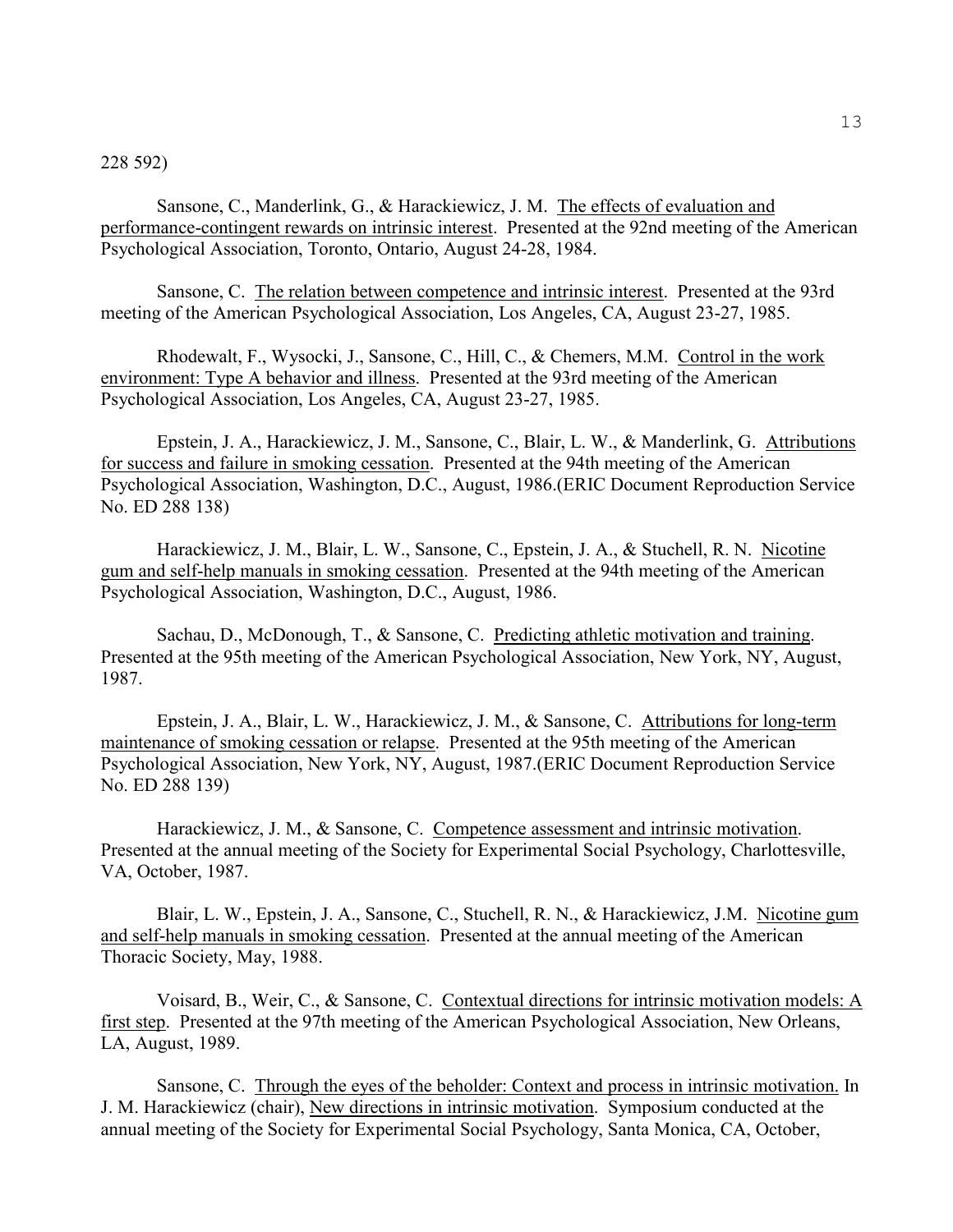1989.

Harpster, L, Morgan, C., & Sansone, C. Making uninteresting tasks more interesting: The peoples' choice? Presented at the 98th meeting of the American Psychological Association, Boston, MA, August, 1990.

Sansone, C., Berg, C.A., Weir, C., Calderone, K., Harpster, L., & Morgan, C. Assessing normative contexts across the lifespan. Presented at the biennial meeting of the Society for Research in Child Development, Seattle, WA, April, 1991.

Berg, C.A., & Sansone, C. To plan or not to plan?:Individual and contextual factors involved in planning to prevent everyday problems from recurring. In C. Sansone (chair), New directions in the development of planning: Cognitive, social, and motivational Components. Symposium conducted at the biennial meeting of the Society for Research in Child Development, Seattle, WA, April, 1991.

Sansone, C., Berg, C., & Weir, C. What are we adapting to?: Perceived environments across the life span. In C. Berg (chair), Competence in context: Social-developmental lifespan perspectives on everyday competence. Symposium conducted at the 99th annual meeting of the American Psychological Association, San Francisco, CA, August, 1991.

Sansone, C., Wiebe, D., Morgan, C., Palmer, S., & Rich, M. Making aversive tasks better: An individual differences approach. Paper presented at the 100th annual meeting of the American Psychological Association, Washington, D.C., August, 1992.

Lavelle, J., & Sansone, C. Is interesting work a luxury or a necessity? Interest as a selfregulatory strategy. Paper presented at the annual Academy of Management Conference, Cinncinnati, OH, 1996.

Sansone, C., Morgan, C., & Isaac, J. The role of interest and gender in math and science career plans. Paper presented at the annual meeting of the Midwestern Psychological Association, May, 1996.

Sansone, C., Isaac, J., & Morgan, C. Interpersonal goals and male and female college students' interest in achievement activities. In J. Harackiewicz & R.Butler (chairs), Goals, optimal motivation, and adaptive learning: New perspectives. Symposium presented at the Annual meeting of the American Educational Research Association, San Diego, CA, April, 1998.

Isaac, J., & Sansone, C. Presented at the joint meeting of Western Psychological Association and Rocky Mountain Psychological Association, Albuqueque, NM, April, 1998.

Werner, C.M., Sansone, C., & Makela, E. Intrinsic motivation and green consumers. In S.Breckmann (Chair), Citizen-Consumers and the Environment. Symposium presented at the 24th International Congress of Applied Psychology, San Francisco, CA, August, 1998.

Isaac, J., Werner, C., Sansone, C., Kesner, L., Hyunh, H.S., Adams, D., & Haggard, L. Informational brochures and attitude change: Differentially effective messages. Paper presented at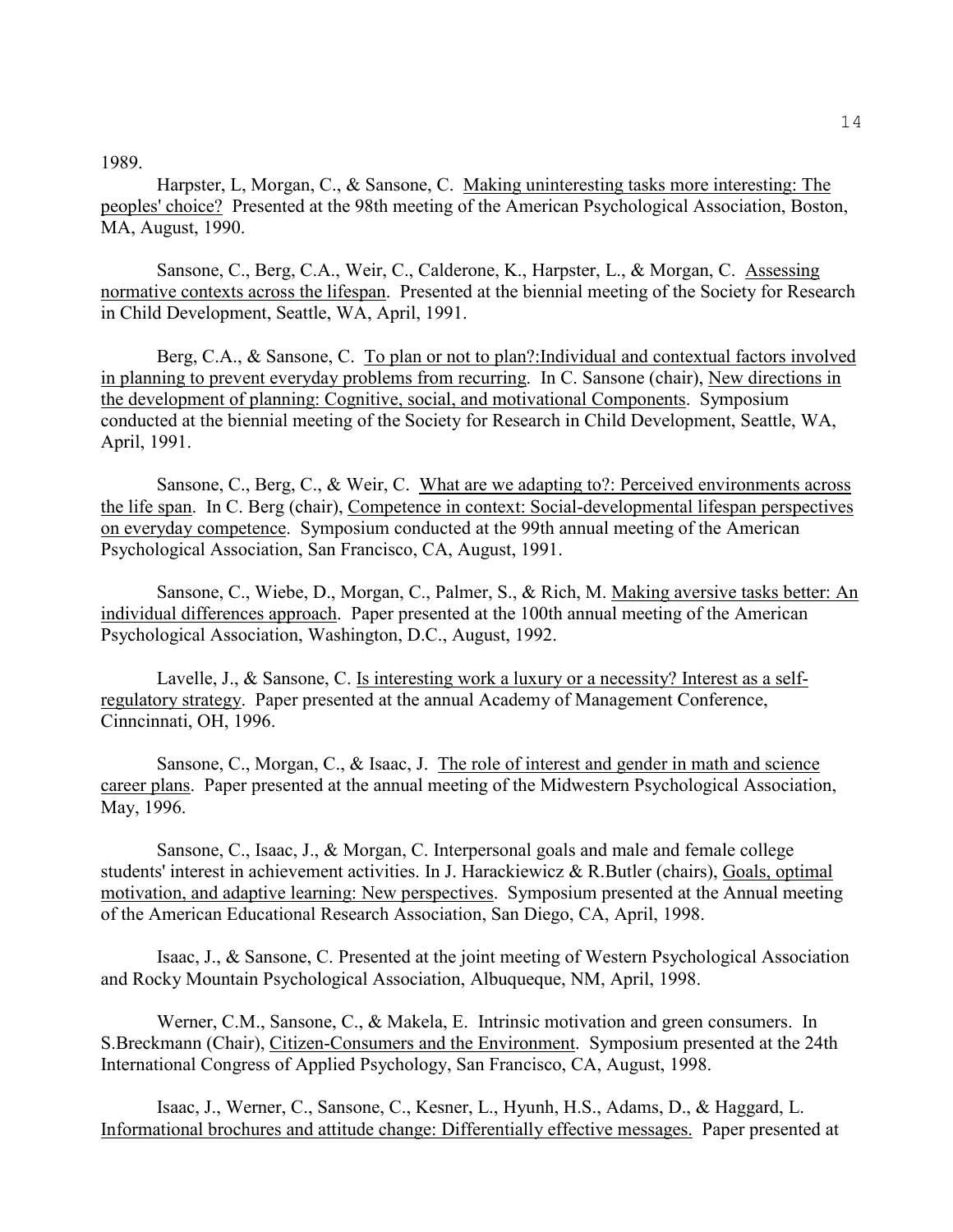the annual meeting of the American Psychological Association, Boston, MA, August, 1999.

Smith, J.L., & Sansone, C. Reasons for self-regulating interest: Does it matter? Paper presented at the annual meeting of the American Psychological Association, Boston, MA, August, 1999.

Livsey, S., Werner, C.M., Sansone, C., McVaugh, N. & Smith, J.L. (2000, June). Encouraging nature friendly gardening: Strategies that combine persuasion and behavioral selfregulation. Paper presented at the 8<sup>th</sup> International Symposium on Society and Resource Management. Bellingham, WA.

Werner, C.M., Sansone, C., Livsey, S., McVaugh, N. & Smith, J.L. (2000, June). Changing environmental behaviors: Inspiration from persuasion and behavioral self-regulation research. Paper presentation at the 8<sup>th</sup> International Symposium on Society and Resource Management. Bellingham, WA

Smith, J.L., & Sansone, C. (2001, February).Making the online link to other people: Motivational consequences. Paper presented at the 2<sup>nd</sup> annual meeting of the Society for Personality and Social Psychology, San Antonio, TX.

Sansone, C., Smith, J.L., & Thoman, D. (2003, August). Regulating interest and motivation In an online versus an on-campus class. In Sanna Järvelä (Chair), Interest and motivation for computerbased learning. Symposium presented at the  $10<sup>th</sup>$  Biennial Meeting of the European Association for Research in Learning and Instruction, Padova, Italy.

Thoman, D.B. & Sansone, C. (2004, May). How perceived discriminatory feedback decreases interest and motivation. Poster presented at the annual meeting of the American Psychological Society, Chicago, IL.

Sansone, C. (2006, January). Implications of Discriminatory Feedback for Activity Interest and Choice. Poster presented at the annual meeting of the Society for Personality and Social Psychology, Palm Spring, CA.

Thoman, D. B. & Sansone, C. (2007, January). The social nature of 'intrinsic' motivation: How talking with others affects interest development. In Jessi L. Smith (chair), What's My (Intrinsic) Motivation? The Social Psychology of Interest. Symposium presented at the annual meeting of the Society for Personality and Social Psychology, Knoxville, TN.

Fraughton, T.B., Thoman, D.B., Karino, W., & Sansone, C. (2009, February). Listener responsiveness, interpersonal orientation and activity interest in an online context. Presented at the annual meeting of the Society for Personality and Social Psychology, Tampa, FL.

Sansone, C., Fraughton, T.B., Thoman, D.B., Zachary, J., Thompson, W.B. (2009, May). Characteristic differences in self-control predict potential trade-offs between regulating interest and performance. Presented at the annual meeting of the Association for Psychological Science, San Francisco, CA.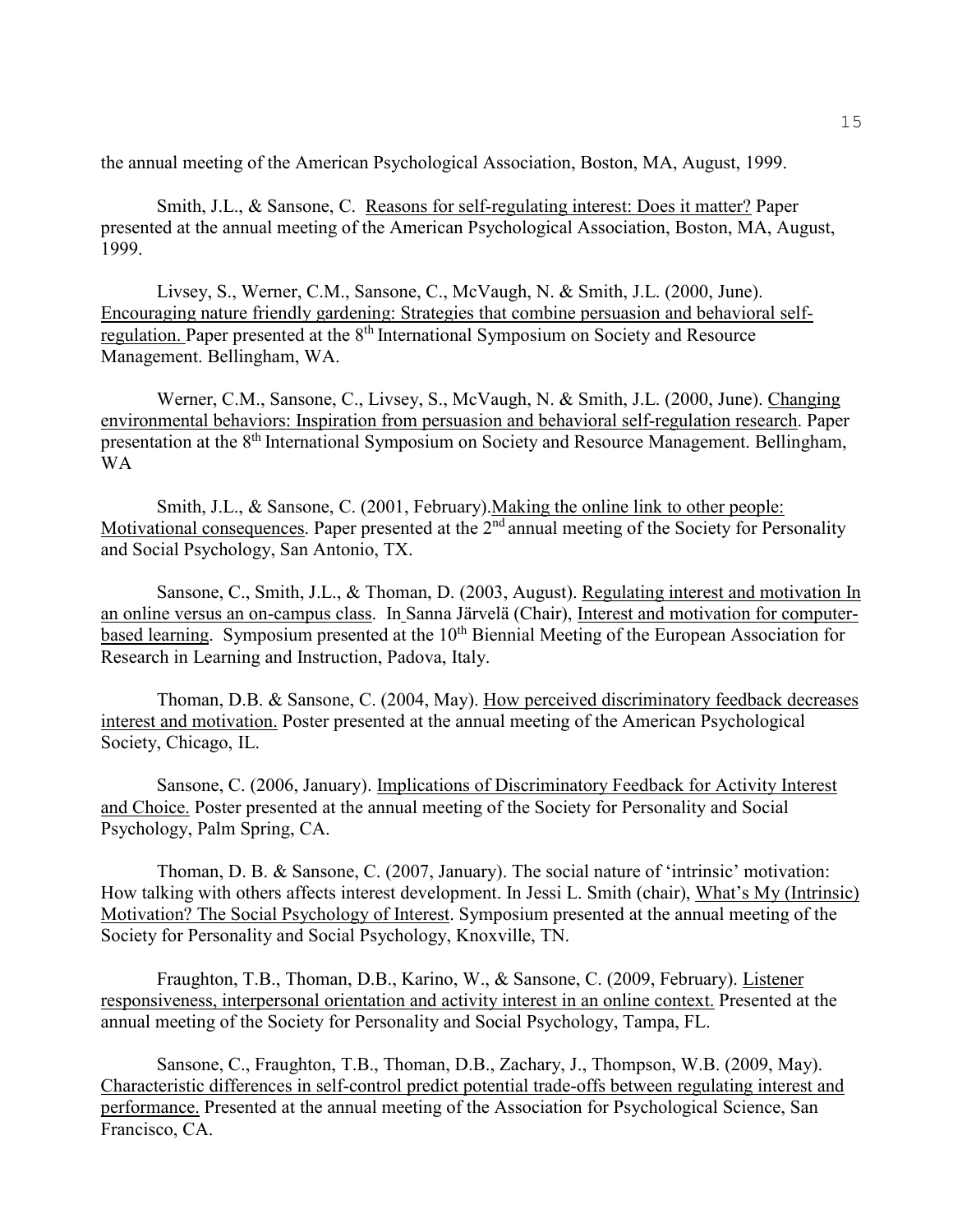Fraughton, T.B., Sansone, C., Thoman, D.B., Butner, J., Zachary, J., & Thompson, W. (2010, January). Differences in task engagement as a function of self-control: Why those higher in self control might be better at regulating potential trade-offs between interest and performance. Presented at the annual meeting of the Society for Personality and Social Psychology, Las Vegas, NV.

Thoman, D.B., Sansone, C., Pasupathi, M., & Arizaga, J. (2010, January). How conversation partners affect the development of students' interest and motivation. Presented at the annual meeting of the Society for Personality and Social Psychology, Las Vegas, NV.

Sansone, C., Zachary, J.L., Fraughton, T.B., Heiner, C., & Butner, J. (2010, May). Initial orientations, interest and online learning: What students do is as important as why. In K. Ann Renninger (chair), Studying Motivation and Learning Online: Prospects and Challenges. Symposium at the annual meeting of the American Educational Research Association, Denver, CO.

Sansone, C., Fraughton, T.B., Zachary, J.L., Heiner, C., & Butner, J. (2010, May). Interest, engagement and learning over time: Making it personal. In K. Ann Renninger (chair), Interest, Engagement, and Learning: Implications for STEM. Symposium at the annual meeting of the American Educational Research Association, Denver, CO.

Fraughton, T., Sansone, C., Butner, J. & Zachary, J. **(**2011, January). Fully engaged: Creating an interesting experience for those with low efficacy. Presented at the annual meeting of the Society for Personality and Social Psychology, San Antonio, TX.

 Sansone, C., Butner, J., Fraughton, T.B., & Zachary, J.L. (2011, April) Self-regulatory Tradeoffs When Learning Online: Interested Engagement Can Hurt AND Help. In P. O'Keefe & I. Plante (chairs), Developments in Interest Theory and Research. Symposium to be presented at the annual meeting of the American Educational Research Association, New Orleans, LA.

Sansone, C., Butner, J., Zachary, J., Fraughton, T., & Ripley, S. (2011, September). Regulating the interest experience over time: The role of utility value, on-task, and off-task behaviors. In B. Spinath (chair), What Explains the Development of Interest and Intrinsic Motivation for Learning? Symposium presented at the biannual meeting of the European Association for Research in Learning and Instruction, Exeter, UK.

Sansone, C., Fraughton, T., Butner, J., Zachary, J. & Sinclair, S. (2011, September). Selfregulating Learning: The Relationships of Utility Value, Competence Value and Lesson Value to Interest and Learning. In K.A. Renninger (chair), Competence, Value, Achievement, and Interest: How Are They Related in Academic Motivation? Symposium at the biannual meeting of the European Association for Research in Learning and Instruction, Exeter, UK.

Fraughton, T., Sansone, C., Butner, J., & Zachary, J. (January, 2012). Interest And Performance When Learning Online: Providing Utility Value Information Can Be Important For Both Novice And Experienced Students. Presented at the annual meeting of the Society for Personality and Social Psychology, San Diego, CA.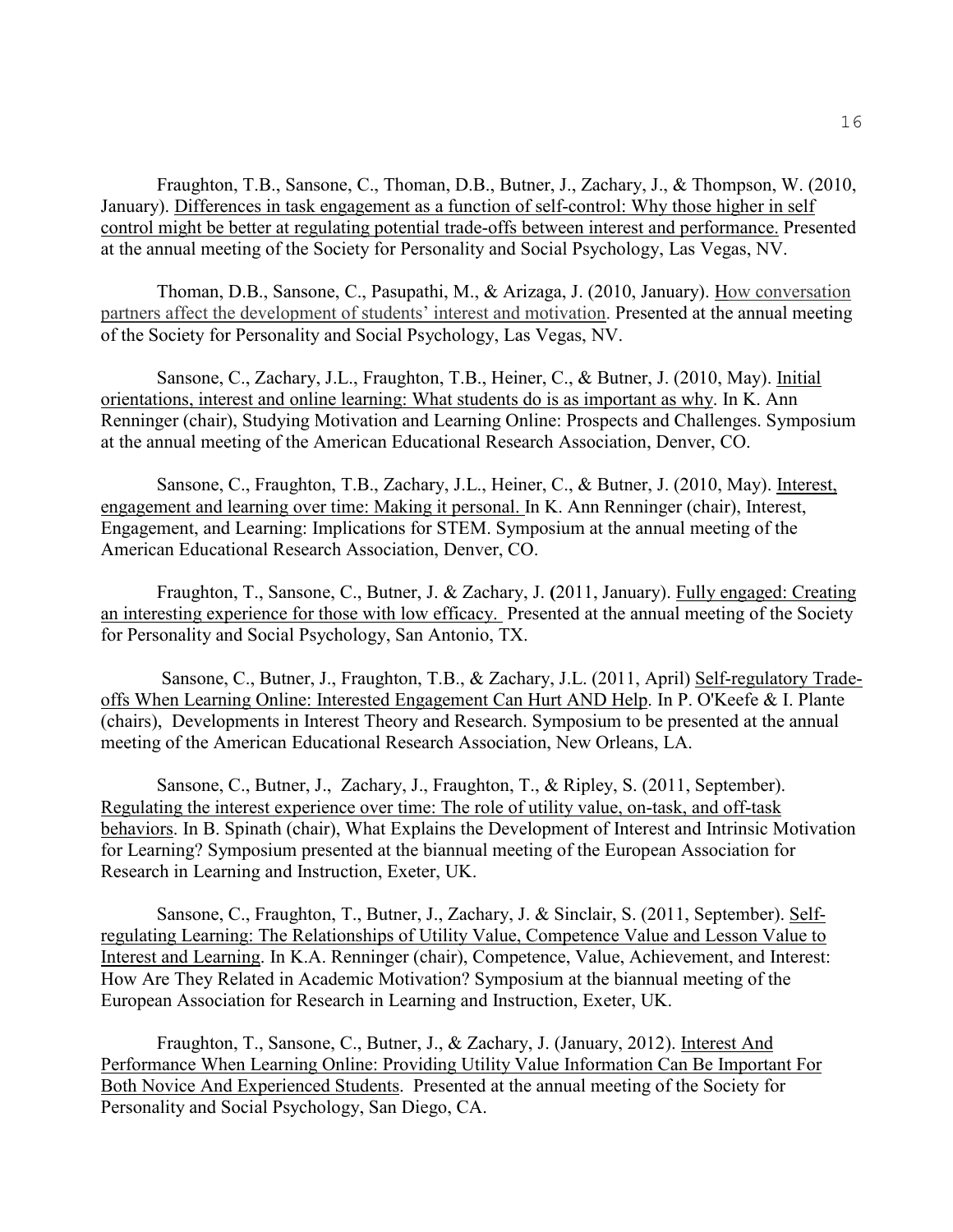Kent, R., Fraughton, T., Sinclair, S., & Sansone, C. (January, 2012). Engagement When Learning Online: Information About Utility Value Can Aid Students With Learning Goals. Presented at the annual meeting of the Society for Personality and Social Psychology, San Diego, CA.

Sansone, C. (April, 2012). The reciprocal relationship between value, interest, and learning over time. In K.A. Renninge (Chair), Interest Development and Its Relation to Academic Motivation. Symposium presented at the annual meeting of the American Educational Research Association, Vancouver, BC.

 Sansone, C., Sinclair, S., Fraughton, T., Butner, J., & Zachary, J. (2013, August). Selfregulating Interest and Learning Over Time: Adding Performance Concerns. In D. Lewalter & K.A. Renninger (chairs), Processes and Outcomes in Interest Research: A Panel. Symposium at the biannual meeting of the European Association for Research in Learning and Instruction, Munich, Germany.

 Butner, J., & Sansone, C. (2014, January). Self-regulating Motivation and Performance Over Time. Presented at the Fred Rhodewalt Social Psychology Winter Conference, Park City, UT.

 Sinclair, S., Butner, J. Sansone, C. & Zachary, J. (2014, February). How Do Students Manage Interest While Working Online through Temporal Patterns of Off-Task Behavior? Presented at the annual meeting of the Society for Personality and Social Psychology, Austin, TX.

Sansone, C., Sinclair, S., Fraughton, T.A., Butner, J., & Zachary, J. (2014, April). Distinguishing Interest, Engagement and Achievement: An Online Learning Approach. In S. Hidi (chair), Current approaches to Interest Measurement. Structured poster session at the annual meeting of the *American Educational Research Association*, Philadelphia, PA.

Thoman, D.B., & Sansone, C. (2015, April). Undergraduates' implicit theories of interest regulation. In C. Sansone (chair), On Creating and Maintaining the Experience of Interest. Symposium presented at the annual meeting of the American Educational Research Association, Chicago, IL.

 Sansone, C. (Chair). (2016, January) So You Want to Publish, Not Perish? Ask the Editors. Panel presented at the annual meeting of the Society for Personality and Social Psychology, San Diego, CA.

Sansone, C., Sinclair, S., Fraughton, T., Zachary, J., & Butner, J. (April, 2016). Adding value to motivate engagement: The role of individual interest. In K. Ann Renninger (Chair), The Roles of Value and Interest in Promoting Learning. Annual Meeting of the American Educational Research Association, Washington, D.C.

Sansone, C. & Butner, J. (May, 2016). Regulating motivation over time: How does interest matter? In D.B. Miele & A.A. Scholer (Chairs), Exploring Psychological Flexibility across Multiple Domains. Annual meeting of the Association for Psychological Science, Chicago, IL.

Sansone, C. & Fraughton, T. (September, 2017). Providing opportunities for exploratory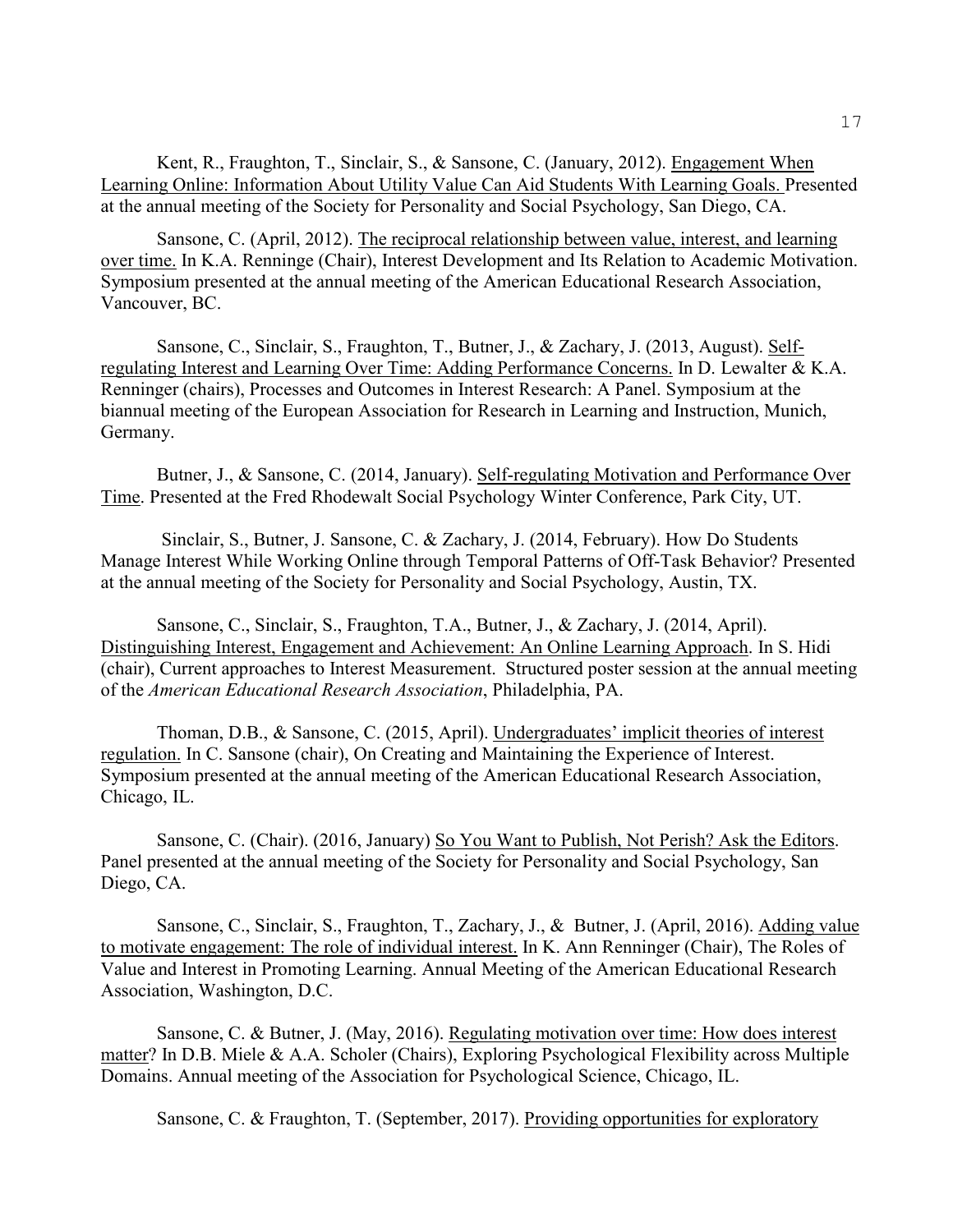engagement when learning online: Good for interest (but constrained by utility value). In L Fryer & N. Dohn (Chairs), Stimulating and Sustaining Interest: The profits and pitfalls of technology in education. Symposium presented at the biannual meeting of the European Association for Research in Learning and Instruction, Tampere, Finland.

Sansone, C. Geerling, D., Thoman, D.B., & Lee, G. (April, 2018). Interpreting motivational roadblocks: Attributions to interest as a function of gender and domain. In D.B. Miele (Chair), New Directions in Motivation Regulation: The role of students' metamotivational beliefs. Symposium presented at the Annual Meeting of the American Educational Research Association, New York, NY.

Sansone, C., Geerling, D., Smith, J.L. & Thoman, D.B. (April, 2019). Self-Regulation of Motivation: A Renewable Resource for Learning. In K.A. Renninger (chair), *Synergies in Studies of Motivation and Learning: An Interactive Workshop.* Presented at the Annual Meeting of the American Educational Research Association, Toronto, Ontario, Canada.

Geerling, D., Sansone, C., Thoman, D. & DeRoma, D. (April, 2020). Theories About the Role of Interest in Motivational Problems Differ by Social Identity and Domain. In C. Sansone (Chair), Exploring Processes That Underlie College Students' Motivational Challenges. To be presented at the Annual Meeting of the American Educational Research Association, Orlando, FL. *CANCELLED DUE TO COVID*

 Norman, J., Thoman, D. Geerling, D. & Sansone, C. (April, 2021). How Implicit Theories of Interest Regulation Shape College Major Recommendations Following Motivational Roadblocks. In D.B. Miele (Chair), Expanding the Role of Metamotivational Knowledge in Academic Self-Regulation. Presented at the Annual Meeting of the American Educational Research Association, *VIRTUAL MEETING*.

# **Teaching Experience**

Department of Psychology, University of Utah

Introduction to Social Psychology (undergraduate-ONLINE) Personality Theories (undergraduate) Senior Thesis (undergraduate) Service Learning Research Project in Social Psychology (undergraduate) Doing Social Psychology: Real Methods for Real Research (undergraduate) Seminar on Human Motivation (graduate) Advanced Social Psychology (graduate) Seminar on Motivation and the Self (graduate) Teaching Practicuum (graduate) Seminar on Interpersonal Processes (graduate) Seminar on Social Cognition and Self-Regulation (graduate) Seminar on Motivation and Diversity (graduate) Research Method in Social Psychology (graduate)

# **M.A. Theses chair or co-chair**: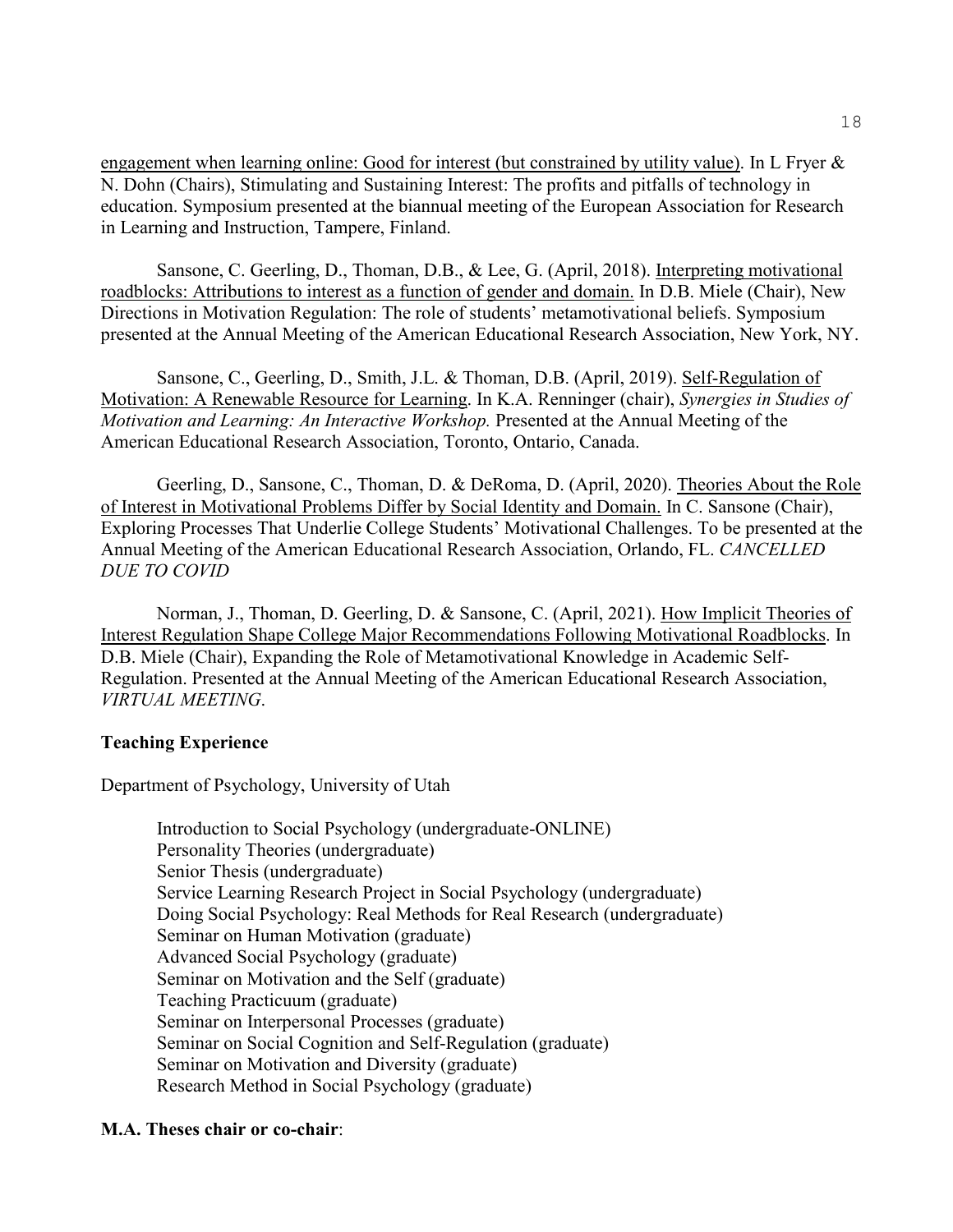COMPLETED: Daniel Sachau, Brenda Voisard, Charlene Weir, Lora Harpster, Carolyn Morgan, Jaime Isaac, Jessi L. Smith, Dustin B. Thoman, Sari Byerly, Tamra Birch Fraughton, Sungchoon Sinclair, Danielle Geerling, Yun Tang

### **Ph.D. Theses chair or co-chair:**

COMPLETED: Daniel Sachau, Charlene Weir, Carolyn Morgan, Jessi L. Smith, Dustin B. Thoman, Tamra Fraughton; Sungchoon Sinclair; Danielle Geerling CURRENT: Elissa Lauber (has been on leave), Yun Tang.

# **University of Utah Psychology Department Committees**

Undergraduate Research Participation Committee: 1985-1986, 1986-1990 (Chair) Undergraduate Committee 1986-1987; 2020-2021 Graduate Committee 1987-1992 1992-1993 (Graduate Director) Fall, 1996 Search Committees Social Psychology 1987-1989; Cognitive Neuroscience 1990-1991 Developmental Psychology 1998-1999; Social-Health Psychology 1999-2000 (Chair) Departmental liasion for Bennion Center 1988-1992 Personnel Committee 1994-1995 Spring, 1996 1997-1999 2001-2003 2010-2011 (Chair) Executive Committee 1999-2000, 2017-2018, 2018-2019, 2019-2020, 2021-2022 Marriott Library liaison 1994-1997 Social Psychology Program Chair 1996-2000; 2016-present Professional Issues and Ethics Committee 2002-2003, 2008-2011; 2016-2017 Diversity Committee 2008-2010

# **University of Utah University Committees**

Hiatt Scholarship Committee (Spring, 1993, 1997) College of Social and Behavioral Sciences RPT committee 2001-2002 University of Utah IRB, 2003 – 2007 University of Utah Seed Grant Committee 2005-2007 Selection Committee, Linda K. Amos Award for Distinguished Service to Women at the University of Utah, 2010; 2011 Selection Committee, Graduate Research Fellowships, 2010 Search Committee, Dean of College of Health, 2013-2014

### **Community Service**

Presentation to AP Psychology Teachers, Jordan School District, February, 1999.